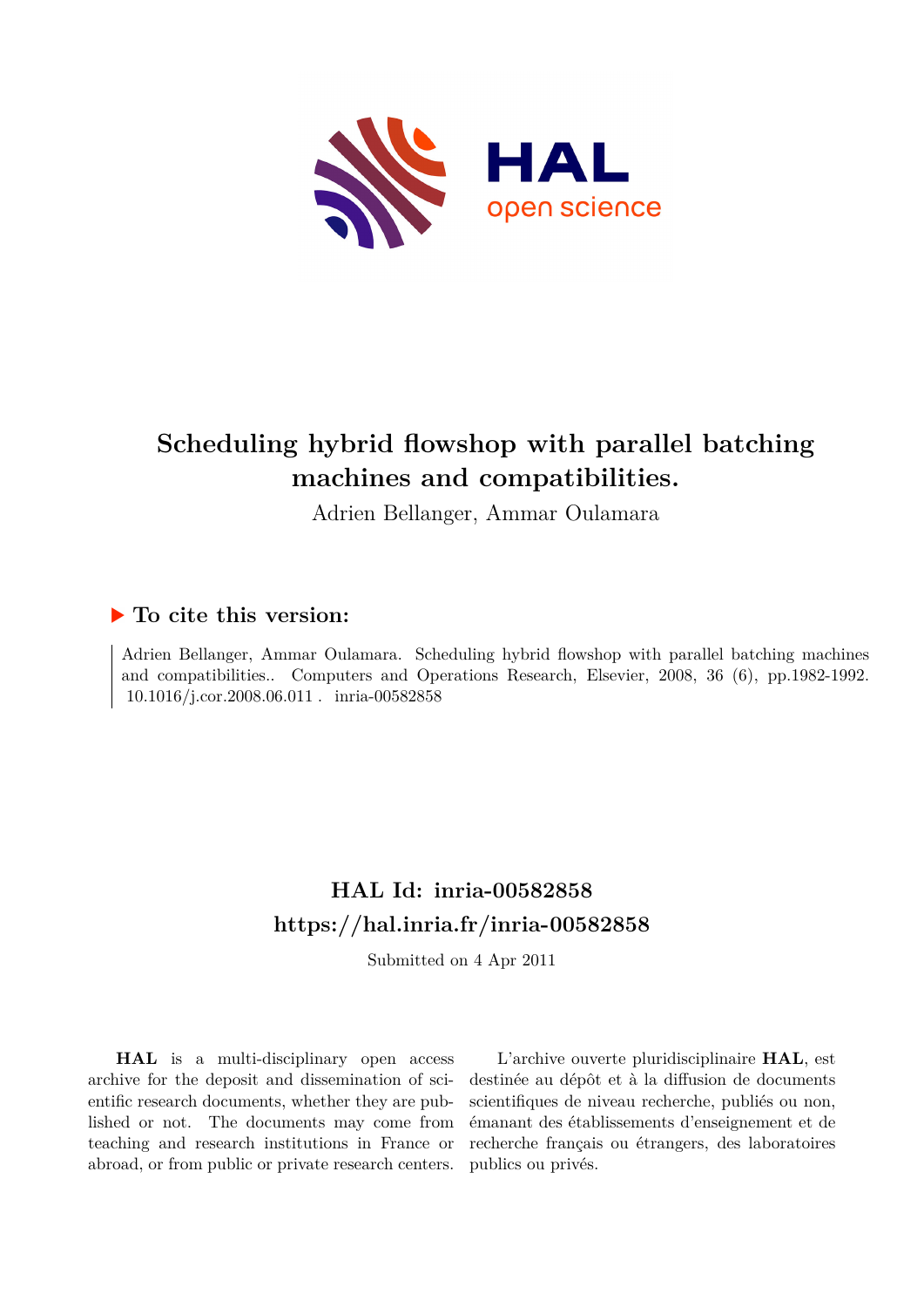# Scheduling hybrid flowshop with parallel batching machines and compatibilities

A. Bellanger, A. Oulamara

LORIA - INRIA Nancy Grand Est, Nancy université - INPL, Ecole des Mines de Nancy, Parc de Saurupt, 54042 Nancy, France.

December 7, 2007

#### Abstract

This paper considers a two-stage hybrid flowshop problem in which the first stage contains several identical discrete machines, and the second stage contains several identical batching machines. Each discrete machine can process no more than one task at time, and each batching machine can process several tasks simultaneously in a batch with the additional feature that the tasks of the same batch have to be compatible. A compatibility relation is defined between each pair of tasks, so that an undirected compatibility graph is obtained which turns out to be an interval graph. The batch processing time is equal to the maximal processing time of the tasks in this batch, and all tasks of the same batch start and finish together. The goal is to make batching and sequencing decisions in order to minimize the makespan. Since the problem is NP-hard, we develop several heuristics along with their worst cases analysis. We also consider the case in which tasks have the same processing time on the first stage, for which a polynomial approximation scheme (PTAS) algorithm is presented.

Keywords. Hybrid flowshop problem, batch processing machines, task compatibilities.

### 1 Introduction

In this paper we consider a two-stage hybrid flowshop scheduling problem, where each of  $n$ tasks is to be processed first at stage one and then at stage two. The first stage contains several identical discrete machines and the second stage contains several identical batching machines. Each discrete machine can process no more than one task at time, and each batching machine can process up to  $k$  tasks simultaneously in a batch. The batch processing time is equal to the maximal processing time of the tasks in this batch, and all tasks of the same batch start and finish together. The processing of task j on any machine of stage one requires  $p_i$  time units, and on any machine of stage two the processing time  $q_j$  lies in closed interval  $[a_j, b_j]$ . The terms initial and terminal endpoints will refer to  $a_j$  and  $b_j$ , respectively. On the second stage the tasks are processed in batches. A batch is a set of tasks with the additional constraint that the tasks of the same batch have to be compatible. A compatibility is a symmetric binary relation in which a pair  $(i, j)$  of tasks is compatible if they share a similar processing time on the second machine (i.e,  $[a_i, b_i] \cap [a_j, b_j] \neq \emptyset$ ), so an undirected *compatibility graph*  $G = (V, E)$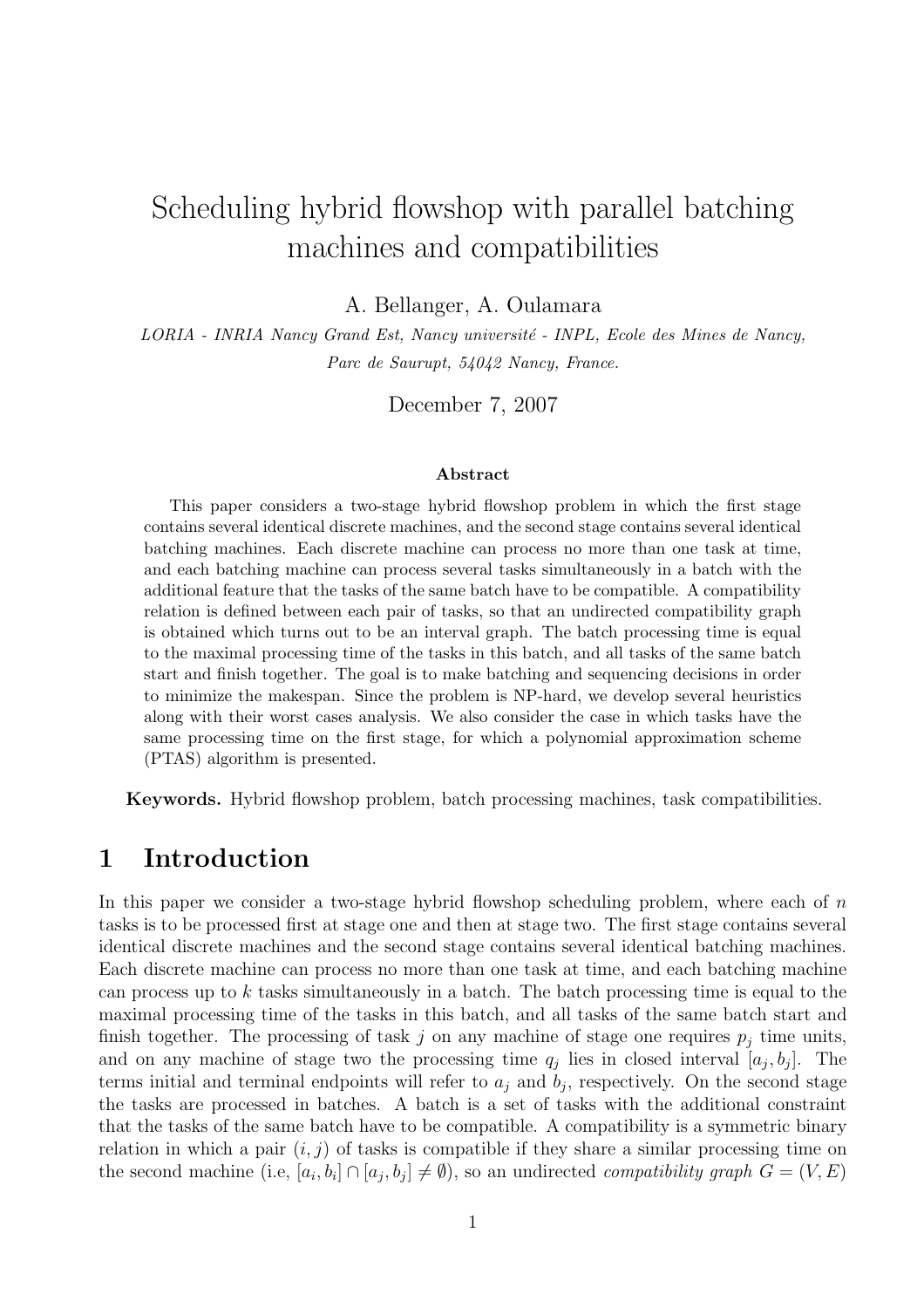-which is an interval graph- is defined, where  $V$  is the set of tasks and a pair of tasks is an element of the edge set  $E$  if and only if they are compatible. The batch processing time on the batching machine is determined as the maximum initial endpoint  $a_i$  of compatible tasks. For each batch B, denote its processing time on the second machine as  $q(B) = \max\{a_j \mid j \in B\}.$ For a given schedule, task completion times  $C_j$ ,  $j = 1, \ldots, n$  can be calculated. If task j belongs to batch B on the second stage, then  $C_j = C_2(B)$ , where  $C_2(B)$  is the time at which a machine on stage two finishes the processing of batch  $B$ . The objective is to find a schedule which minimizing the completion time of the latest batch  $C_{max} = \max\{C_j \mid j = 1, \ldots, n\}$ . Following the standard scheduling notation, see Graham et al.[8], we denote the problem formulated above as  $FH2Bm_1, m_2|p - batch(II), G_p = INT, k < n|C_{max}$ , where  $m_1$  and  $m_2$  represent the number of machines on first and second stage, respectively,  $p - batch(II)$  means that the stage two is composed with parallel batching machines,  $G_p = INT$  specifies that the compatibility graph is an interval graph, which depends on the processing times of tasks, and  $k < n$  specifies that the capacity of batching machines is a variable and it is part of the input.

This problem is motivated by the scheduling of tire in the manufacturing industry. Indeed, making tires involves several steps, and requires a high degree of precision and control at each step of the process. This process begins by producing the gum-like material that will be milled and split into strips that become the sidewalls after adding steel and fabric cords to reinforce the rubber compound and provide strength. When all parts involved to make the tires are prepared, the main and difficult task can be started. A typical tire is built in a two-stage process. In the first stage (tire building), all components (sidewalls and tread) are assembled and radial tires are built on a round drum, which is a part of the tire building machine. The machine pre-shapes the tire into a form that is very close to the tire's final dimensions. The end result is called a *green tire* or *uncured tire*. In the second stage (tire curing), curing occurs through a series of chemical reactions. Tire curing is a high-temperature and high-pressure batch operation in which a pair of uncured tires is placed into a mold at a specified temperature. Each type of tire must be cured for a total duration in the interval of its total curing duration and total curing duration plus 4% of this value. Two kinds of tires can be cured together if they share a same value of total curing duration. After the mold is closed, the rubber compound flows into mold the shape and form the tread details and sidewall. The mold cannot be opened until the curing reaction is completed for both green tires on the same mold. As the rubber is a perishable material, the objective is to produce tires as soon as possible, which is equivalent to minimizing the completion time of the last product.

In the scheduling literature, intensive research involving a single batching machine without task compatibilities are studied for various objective functions and additional constraints. The main comprehensive study is that of Brucker et al. [4]. Potts and Van Wassenhove [23], Potts and Kovalyov [21] have published state-of-the-art surveys of the batch scheduling problem. A single batching machine with task compatibilities has been studied in Finke et al. [6] for general graph and also for some special graphs. Boudhar and Finke [3] consider the problem of minimizing makespan in general compatibility graph. They show that the problem with capacity  $k = 2$  of the batching machine is solvable in polynomial time as a weighted matching problem. For  $3 \leq k < n$  minimizing the makespan is NP-hard, even for split graph.

For flowshop system, Potts et al. [22] studied the flowshop problem with two batching machines. They offered a polynomial algorithm for the problem of minimizing batch completion time, when both batching machines can process an unbounded number of tasks in the same batch, and proved the NP-hardness of this problem when at least one of the machines can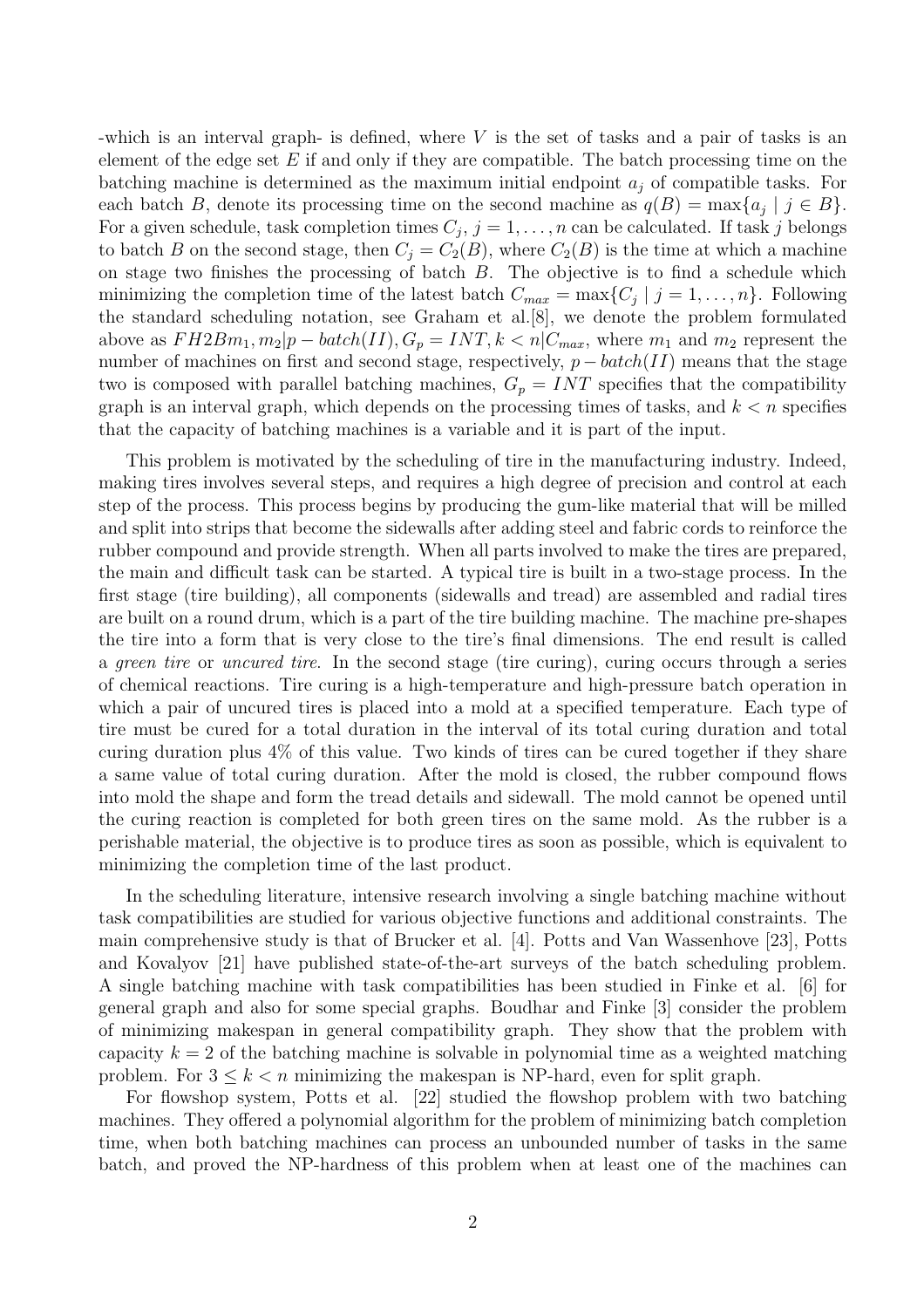process up to k tasks in the same batch  $k < n$ . Oulamara et al. [19] consider the two-machine flowshop problem where the first machine is a discrete machine and the second is a batching machine. The objective is to minimize the makespan. The tasks in the same batch have to be compatible. One of their result is used in our study. Given a batching machine with capacity k and each task j has processing time given as an interval  $[a_j, b_j]$ . Minimizing the total batch processing time is solvable in  $O(nlogn)$  by listing the intervals in nonincreasing order of their initial endpoint  $a_i$  and forming the first batch from the first k compatible tasks, forming the second batch with the next  $k$  compatible tasks and so on. We call this rule, Full-Compatible-Batch-Largest-Processing-Time (FCBLPT). Oulamara et al. [20] studied the no-wait flowshop problem with two batching machines, and proposed a polynomial algorithm for the above problem, though they also extended their studies to the case of  $m$  batching machines. Other related results for the case of flowshop batching machine can be found in [17], [18].

Although extensive research has been carried out on flowshops with batching machines, to the best of our knowledge, the problem of hybrid flowshop involving batching machines and task compatibilities has not been considered before. The case of classical hybrid flowshop is extensively considered in the literature, Lee and Vairaktarakis [15], Gupta et al. [10], Guinet et al. [9], Allaoui and Artiba [2], Haouari and M'Hallah [12].

The reminder of this paper is organized as follows. In section 2, we introduce the notation used in this paper. In section 3 we establish lower bounds, heuristics with computational experiments for the considered problem. Section 5 presents a PTAS algorithm scheme in the case of uniform processing time on the first stage.

### 2 Notations

The following notations are used throughout the paper:

- $m_1$  ( $m_2$ ) : The number of machines on the first (second) stage.
- $m = \max\{m_1; m_2\}.$
- $p_j$ : The processing time of task j on any machine of the first stage.
- $q_j$ : The processing time of task j on any machine of the second stage, the value of  $q_j$  lies within interval  $[a_j, b_j]$ .
- k : The batch capacity of machines of the second stage,  $2 \leq k \leq n$ .
- $q(B_l)$ : The processing time of batch  $B_l$  on the second stage,  $q(B_l) = \max\{a_j | j \in B_l\}$ .

The example below illustrates the considered scheduling problem, with  $n = 8$ ,  $k = 2$ . The processing times are given in Table 1, whereas Figure 1 shows the compatibility graph. A feasible schedule  $S = \langle (T_1, T_8), (T_6, T_7), (T_3, T_5), (T_2, T_4) \rangle$  contains four batches, its Gantt chart is given in Figure 2.

[Insert Figure 1 about here]

[Insert Figure 2 about here]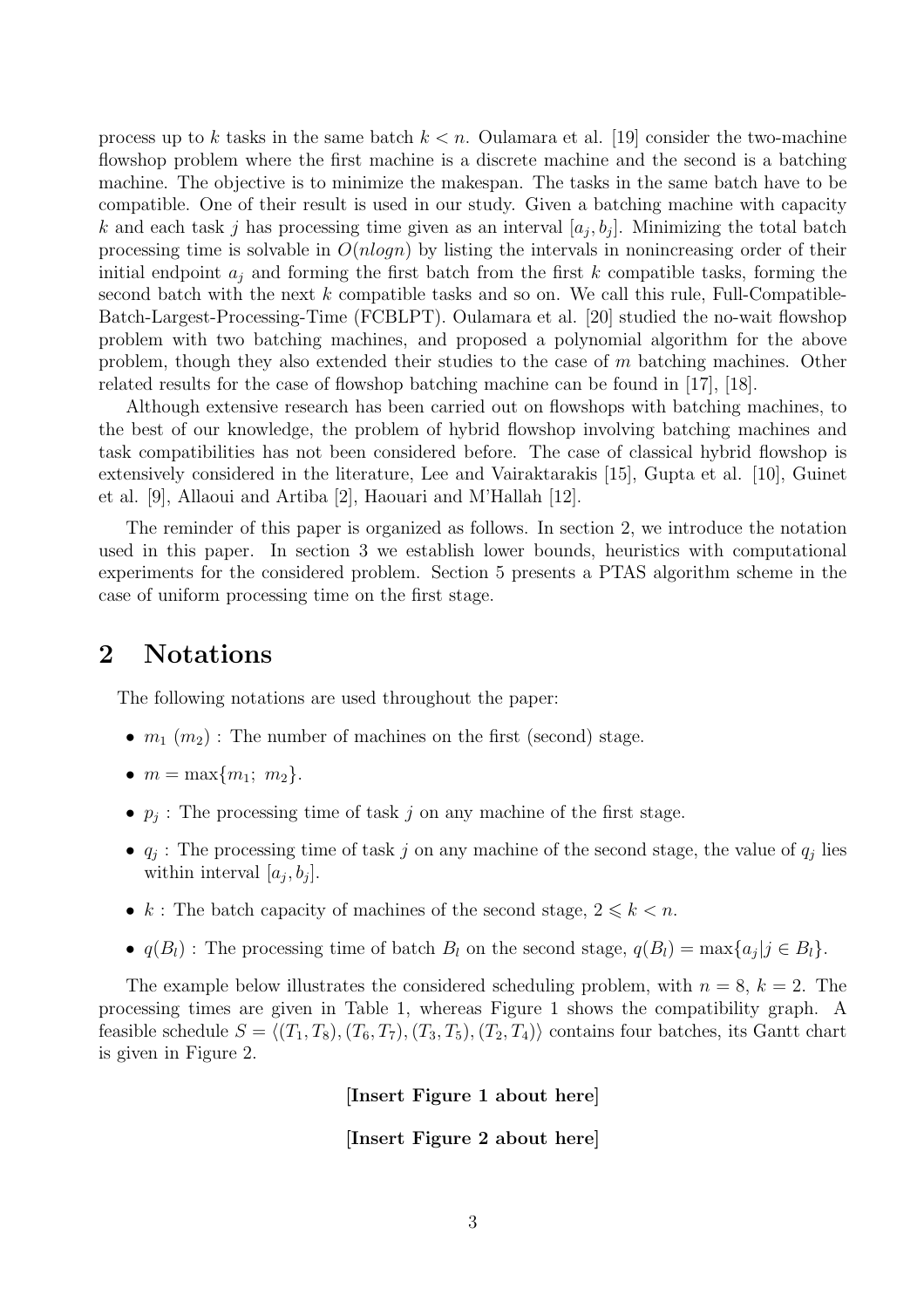| .     |                |                  |                  |       |          |  |
|-------|----------------|------------------|------------------|-------|----------|--|
| . د ت | $\mathbb{C}^+$ | 1.1 <sub>0</sub> | Q<br>' ∪ + ⊥ ∠ i | 11,16 | TO.<br>◡ |  |

Table 1: Task processing times.

# 3 Several machines on each stage

In this section we consider the general case in which each stage contains several machines, denoted by  $FH2B(m_1, m_2)$ . We start by presenting three lower bounds and three heuristics along with their worst case analysis.

#### 3.1 Lower bounds

In the following we derive three lower bounds to be used to evaluate the performance of approximate heuristics. The first and the second are machine-based bounds, whereas the third is job-based bound. Let  $C_{max}$  be the minimum makespan.

First, observe that all the processing on the first stage cannot be completed before time  $\frac{\sum_i p_i}{m_i}$  $\frac{1}{m_1}^{i\, p_i}$ . Therefore,

$$
C_{max} \geq LB_1 = \frac{\sum_{i=1}^{n} p_i}{m_1} + \min_{1 \leq j \leq n} a_j.
$$

On the other hand, the processing at the second stage cannot be completed before the minimal load of that stage, i.e. the total processing on the second stage is greather than  $C_{max}(B)$  divided by  $m_2$ , where  $C_{max}(B)$  is obtained by the FBCLPT algorithm. Therefore,

$$
C_{max} \geq LB_2 = \min_{1 \leq i \leq n} p_i + \frac{C_{max}(B)}{m_2}.
$$

The last lower bound is based on the largest processing time, i.e.

$$
C_{max} \geq LB_3 = \max_{1 \leq i \leq n} \{p_i + a_i\}.
$$

#### 3.2 Heuristics with worst-case performance

In this section, we investigate the worst-case analysis of three heuristic algorithms. These heuristics are based on the combination of well known rules for machine scheduling.

Before presenting these heuristics, we show the efficiency of the H-FCBLPT heuristic on scheduling of parallel batching machines  $(PB(m)|G = INT, k < n|C_{max})$  that would be useful in the rest of the paper.

Algorithm H-FCBLPT

- 1. Apply FCBLPT rule to construct a list of batches.
- 2. Order the batches in nonincreasing order of their processing time and assign them to the machines as they become available.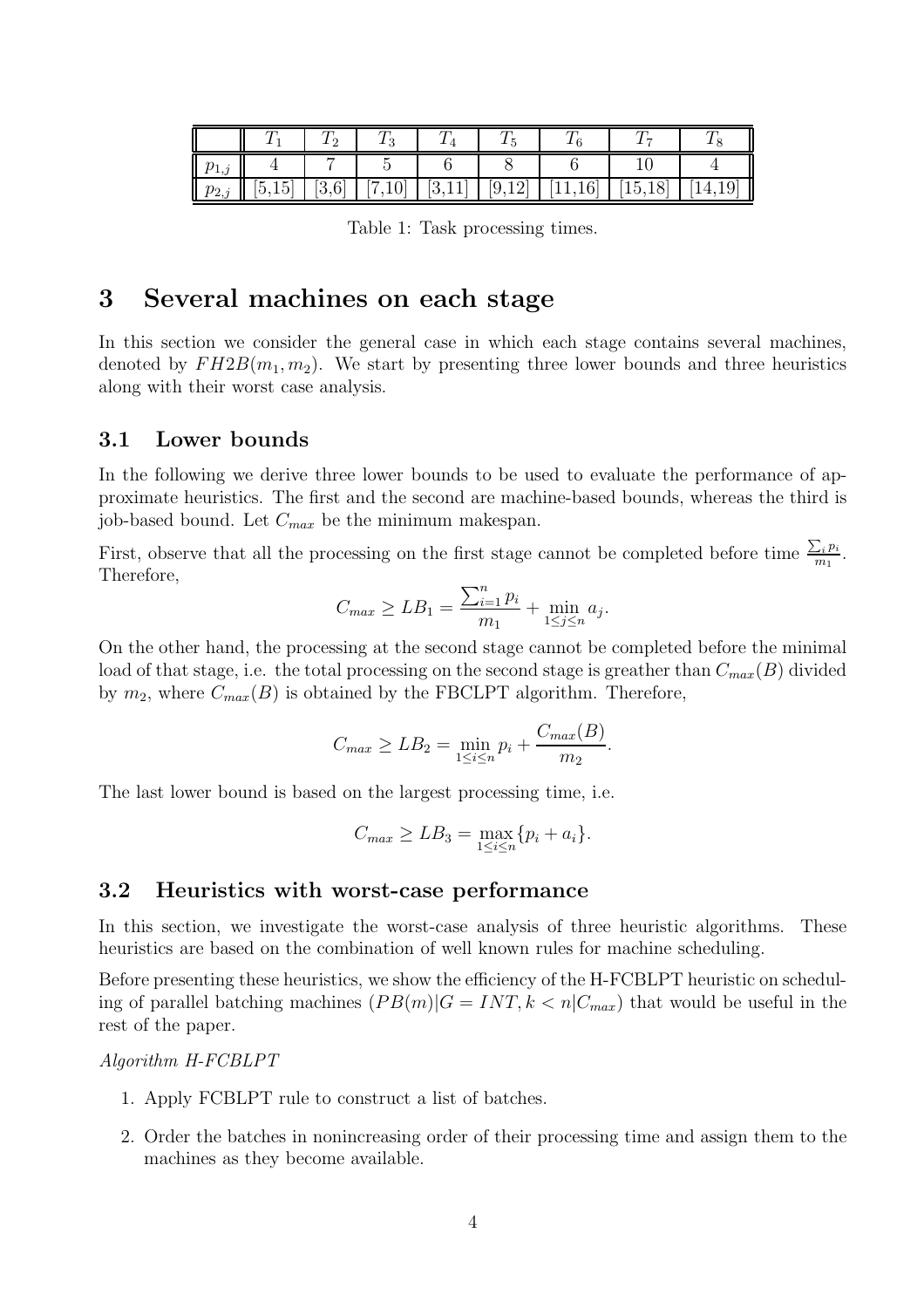**Lemma 1** The H-FCBLPT rule approximate the problem  $PB(m)|G_p = INT, k < n|C_{max}$  with ratio of  $\left(\frac{4}{3} - \frac{1}{3n}\right)$  $\frac{1}{3m}$ ).

Proof. The H-FCBLPT heuristic starts by constructing a list of batches with minimal total processing times, Oulamara et al. [19], and it order the batches in nonincreasing order of their processing times and assigns them to the machines as they become available. In fact, the second step of H-FCBLPT heuristic applies the LPT rule to the  $P||C_{max}$  problem obtained by aggregating the jobs in the batches, then the ratio  $(\frac{4}{3} - \frac{1}{3n})$  $\frac{1}{3m}$ ) of Graham [7].  $\square$ 

In the rest of this section, we present three heuristics and their worst-case analysis when each stage contains several machines.

#### Heuristic  $H_{LPT}$

Heuristic  $H_{LPT}$  schedules tasks at each stage independently, in a way that tasks are scheduled on the first stage following LPT rule, and then batched using the FCBLPT rule. Note that batches are carried out on the second stage in the LPT order.

#### Algorithm  $H_{LPT}$

- 1. Reindex tasks in a LPT order and let L be the list of tasks. On the first stage, schedule each task of  $L$  in the order in which they appear in the list on the first available machine. Let t be the completion time of all tasks.
- 2. Apply FCBLPT rule to construct a list of batches and denote by  $L_B$  the obtained list.
- 3. Let B be the first batch of list  $L_B$ . Schedule a batch B on stage two on the first available machine starting from time t. Remove B from  $L_B$ . If  $L_B = \emptyset$ , then return the schedule, else go to step 3.

**Theorem 1** The heuristic  $H_{LPT}$  gives a schedule  $S_{H_{LPT}}$  in  $O(n \log n)$  with a performance guarantee of  $\frac{8}{3} - \frac{2}{3n}$  $\frac{2}{3m}$ , and this bound is tight.

**Proof.** Let  $S_{H_{LPT}}$  be the schedule produced by heuristic  $H_{LPT}$ . Let us consider the two stages independently. At the first stage, the LPT rule gives an approximation ratio of  $(\frac{4}{3} - \frac{1}{3m})$  $\frac{1}{3m_1}$ . At the second stage, one has a scheduling problem with parallel batching machines  $(PB(m)|G_p =$ INT,  $k < n|C_{max}$ , which is approximated with a ratio of  $(\frac{4}{3} - \frac{1}{3m})$  $\frac{1}{3m_2}$ ) by FCBLPT heuristic (Lemma 1). Therefore,

$$
C_{max}(S_{H_{LPT}}) \leq C_{max}(S_{H_{Pm_1}}) + C_{max}(S_{H_{Bm_2}})
$$
  

$$
\leq \left(\frac{4}{3} - \frac{1}{3m_1}\right) C_{max}(S_{Pm_1}^*) + \left(\frac{4}{3} - \frac{1}{3m_2}\right) C_{max}(S_{Bm_2}^*).
$$

Let  $S^*$  be the optimal schedule for hybrid flowshop problem, and  $C_{max}(S^*)$  its makespan, then

$$
C_{max}(S^*) \geq C_{max}(S^*_{Pm_1}) \qquad and \qquad C_{max}(S^*) \geq C_{max}(S^*_{Bm_2}).
$$

Hence,

$$
C_{max}(S_{H_{LPT}}) \leq \left(\frac{4}{3} - \frac{1}{3m_1}\right) C_{max}(S_{H_{Pm_1}}^*) + \left(\frac{4}{3} - \frac{1}{3m_2}\right) C_{max}(S_{Bm_2}^*)
$$
  

$$
\leq \left(\frac{8}{3} - \frac{2}{3m}\right) C_{max}(S^*).
$$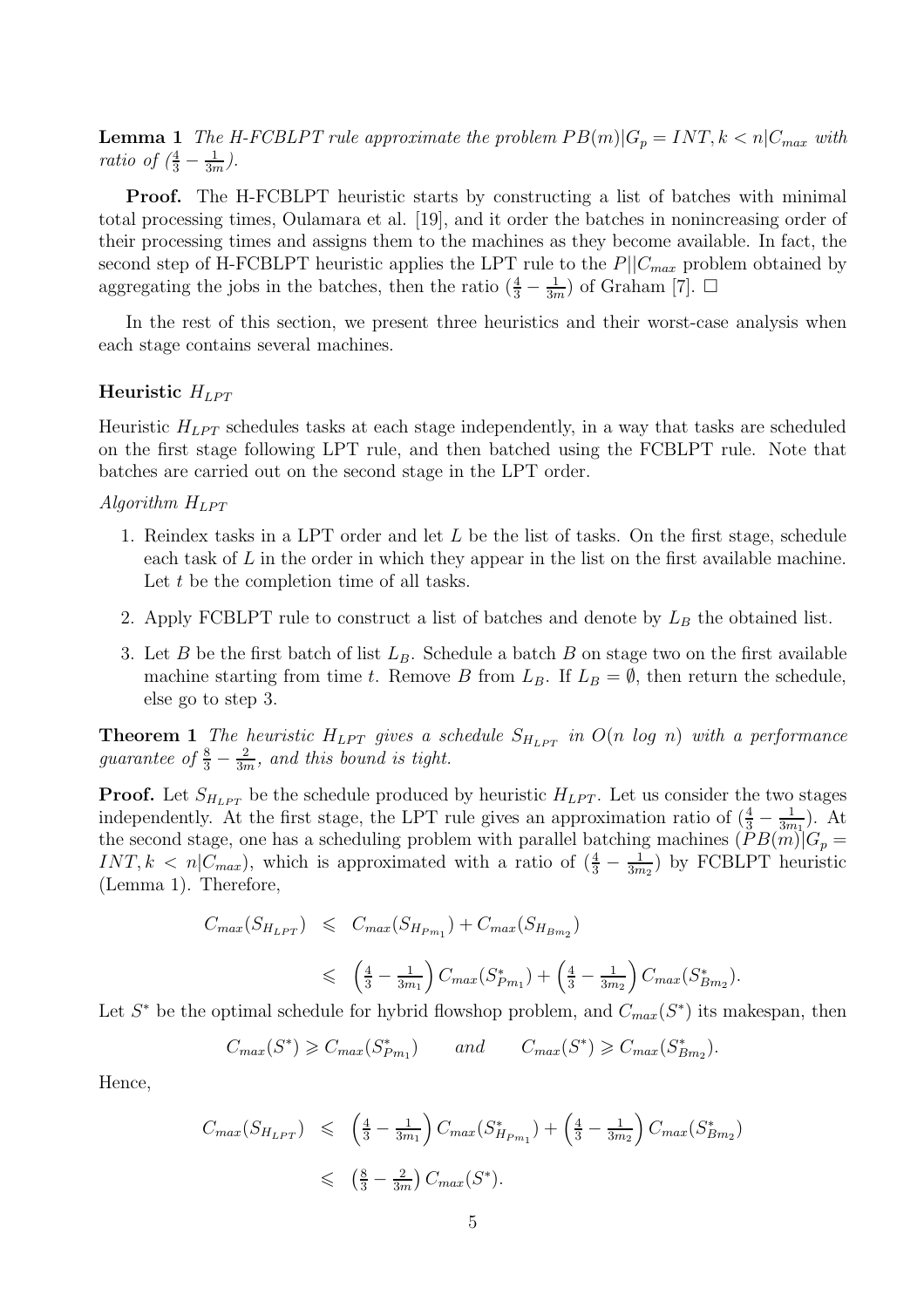| Type           | Tasks number                | $p_i$      | $ a_i, b_i $                                 |
|----------------|-----------------------------|------------|----------------------------------------------|
| $A_1$          | $\mathcal{D}_{\mathcal{L}}$ | $2m-1$     | $[\epsilon;2m-1]$                            |
| $A_2$          | 2                           | $2m-2$     | $[\epsilon; 2m-1]$                           |
|                |                             |            |                                              |
| $A_{m-1}$      | 2                           | $m+1$      | $[\epsilon; 2m-1]$                           |
| $A_m$          | 3                           | m          | $[\epsilon; 2m-1]$                           |
| $B_1$          | $\overline{2}$              | $\epsilon$ | $[2m-1;2m-1]$                                |
|                |                             |            | and $[2m-1-\epsilon;2m-1-\epsilon]$          |
| B <sub>2</sub> | $\overline{2}$              | $\epsilon$ | $[2m-2;2m-2]$                                |
|                |                             |            | and $[2m - 2 - \epsilon; 2m - 2 - \epsilon]$ |
|                |                             | $\cdots$   |                                              |
| $B_{m-1}$      | $\mathcal{D}_{\mathcal{L}}$ | $\epsilon$ | $ m+1; m+1 $                                 |
|                |                             |            | and $[m+1-\epsilon; m+1-\epsilon]$           |
| $B_m$          | 3                           | $\epsilon$ | $[m; m], [m - \epsilon; m - \epsilon]$       |
|                |                             |            | and $[m-2\epsilon; m-2\epsilon]$             |
| C              | nbc                         | $\epsilon$ | $ \epsilon;\epsilon $                        |

Table 2: Task processing times.

Therefore,

$$
\frac{C_{max}(S_{H_{LPT}})}{C_{max}(S^*)} \leq \frac{8}{3} - \frac{2}{3m}.
$$

Thus, the heuristic  $H_{LPT}$  provides a solution with a performance ratio bounded by  $\frac{8}{3} - \frac{2}{3n}$  $\frac{2}{3m}$ . Now we present an instance for which this upper bound is reached. Denote by  $I$  an instance for the hybrid flowshop problem with m machines on stage one and two, composed of classes  $A, B$ and C containing  $2m + 1$ ,  $2m + 1$  and  $nb<sub>C</sub>$  tasks, respectively. The processing times are given in Table 2 where  $\epsilon < \min\{\frac{m}{3}\}$  $\frac{1}{3}$ ;  $\frac{(m-1)^2}{2m+1}$ . The capacity of batching machines is equal to  $2m+1$ . Without loss of generality, we assume that  $m$  is an even number.

#### [Insert Figure 3 about here]

#### [Insert Figure 4 about here]

The makespan  $C_{max}(S_{H_{LPT}})$  for the schedule  $S_{H_{LPT}}$ , produced by the heuristic  $H_{LPT}$ , is equal to  $C_{max}(S_{H_{LPT}}) = 8m - 2 - 3\epsilon$  (see Figure 3). While the optimal value of the makespan for the instance I is  $C_{max}(S^*) = 3m + 2\epsilon$  (see Figure 4).  $C_{max}(S^*)$  is optimal as it reachs the lower bound  $LB_1 = \frac{\sum p_i}{m} + \min_j a_j$ . Therefore,

$$
\frac{C_{max}(S_{H_{LPT}})}{C_{max}(S^*)} = \frac{8m - 2 - 3\epsilon}{3m + 2\epsilon}
$$

.

Hence

$$
\lim_{\epsilon \to 0} \frac{C_{max}(S_{H_{LPT}})}{C_{max}(S^*)} = \frac{8}{3} - \frac{2}{3m}.
$$

If  $nb_C > 0$ , when  $\epsilon$  tend toward 0, then the tasks of type C are insignificant. Thus the result.  $\Box$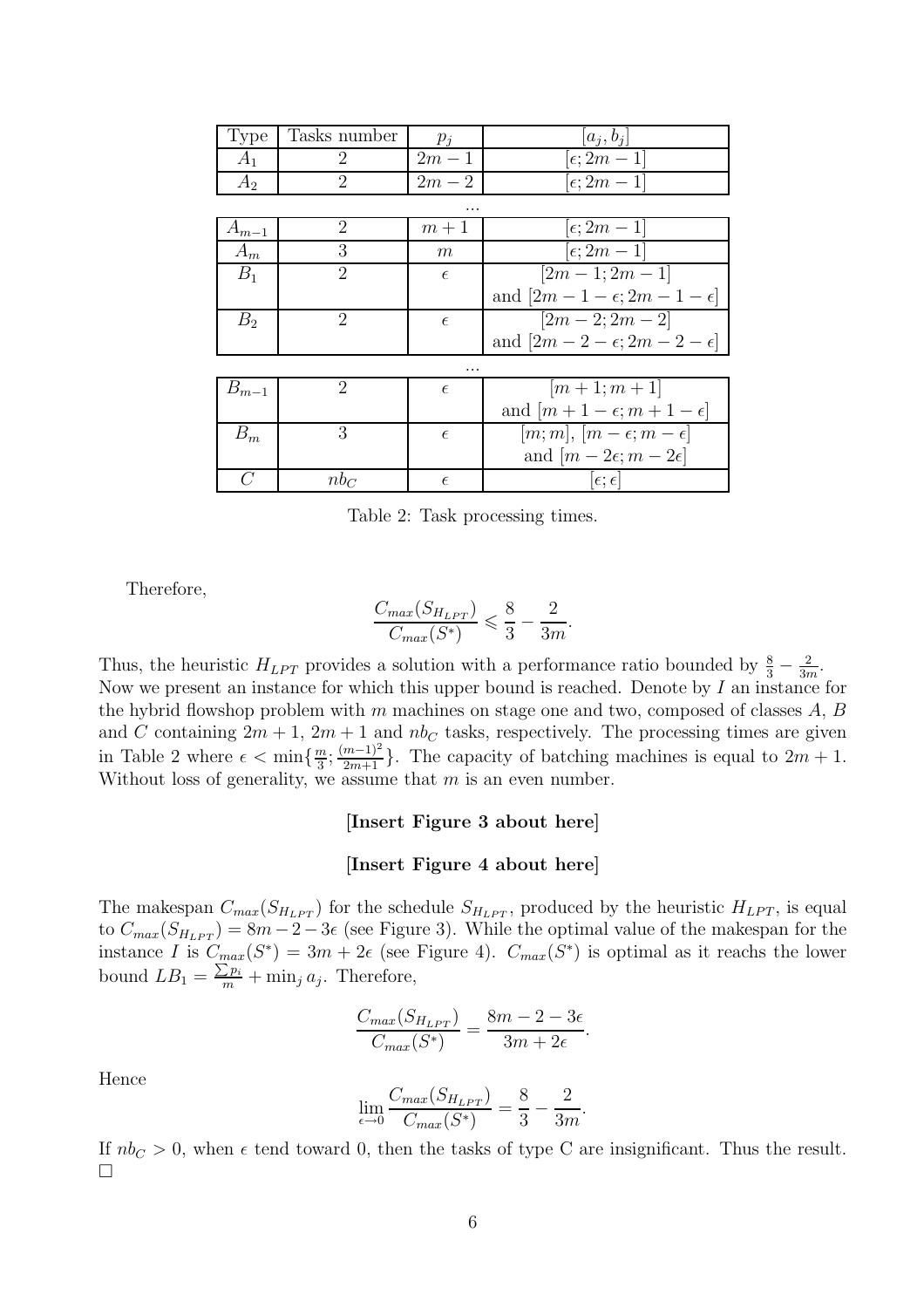#### Heuristic  $H_{LBPT}$

This heuristic starts by constructing a list  $L_B$  of batches using the FCBLPT rule. Then the tasks of each batch are scheduled at the Stage 1 according to LPT order. At Stage 2, batches are scheduled as soon as possible.

#### $Algorithm\ H_{LBPT}$

- 1. Apply the FCBLPT rule on the list of tasks, and let  $L_B$  be the list of batches,  $i = 1$ .
- 2. Let B be the first batch of  $L_B$ , and  $L_B(B)$  be the list of tasks of B. Schedule tasks  $L_B(B)$ at Stage 1 according to the LPT rule. Next, schedule the batch B on Stage 2 on the first available machine when all its tasks of  $B$  are completed at Stage 1. Remove  $B$  from  $L$ . If  $L = \emptyset$ , then return the schedule, otherwise go to step 2.

**Theorem 2** The heuristic  $H_{LBPT}$  gives a schedule  $S_{H_{LBPT}}$  in  $O(nlogn)$  with a performance guarantee of  $\frac{10}{3} - \frac{4}{3n}$  $\frac{4}{3m}$ .

**Proof.** Let  $S_{H_{LBPT}}$  be the schedule produced by heuristic  $H_{LBPT}$ . Consider the two stages independently. The second stage is a parallel batching machines problem  $(PB(m)|G_p = INT, k <$  $n|C_{max}$ ). The FCBLPT algorithm generates a solution within  $(\frac{4}{3} - \frac{1}{3m})$  $\frac{1}{3m_2}$ ) of the optimal solution. The first stage is a classical parallel machines problem. It is known that the list scheduling gives a solution within  $(2 - \frac{1}{m})$  $\frac{1}{m_1}$  of the optimal solution. Therefore,

$$
C_{max}(S_{H_{LBPT}}) \leq C_{max}(S_{H_{Pm_1}}) + C_{max}(S_{H_{Bm_2}})
$$
  

$$
\leq (2 - \frac{1}{m_1}) C_{max}(S_{Pm_1}^*) + (\frac{4}{3} - \frac{1}{3m_2}) C_{max}(S_{Bm_2}^*).
$$

Let  $S^*$  be the optimal schedule for the hybrid flowshop problem, and  $C_{max}(S^*)$  its makespan. Then

$$
C_{max}(S^*) \geq C_{max}(S_{Pm_1}^*) \qquad and \qquad C_{max}(S^*) \geq C_{max}(S_{Bm_2}^*).
$$

Hence

$$
C_{max}(S_{H_{LBPT}}) \leq (2 - \frac{1}{m_1}) C_{max}(S_{Pm_1}^*) + (\frac{4}{3} - \frac{1}{3m_2}) C_{max}(S_{Bm_2}^*)
$$
  

$$
\leq (\frac{10}{3} - \frac{4}{3m}) C_{max}(S^*).
$$

The tightness of this bound is an open question.  $\Box$ 

#### Heuristic  $H_J$

This heuristic is based on Johnson algorithm. It starts by constructing a list of batches using the FBCLPT rule, and reindex batches according to Johnson rule [13]. The batches are considered as tasks, and the processing time of each batch B is equal to  $\frac{\sum_{j\in B} p_j}{m_j}$  $\frac{q_{i\in B} p_j}{m_1}$  and  $\frac{Q(B)}{m_2}$  on Stage 1 and 2, respectively.

#### Algorithm  $H_J$

1. Apply the FCBLPT rule on the list of tasks, and let  $L_B$  be the reindexed list of batches obtained by applying Johnson algorithm.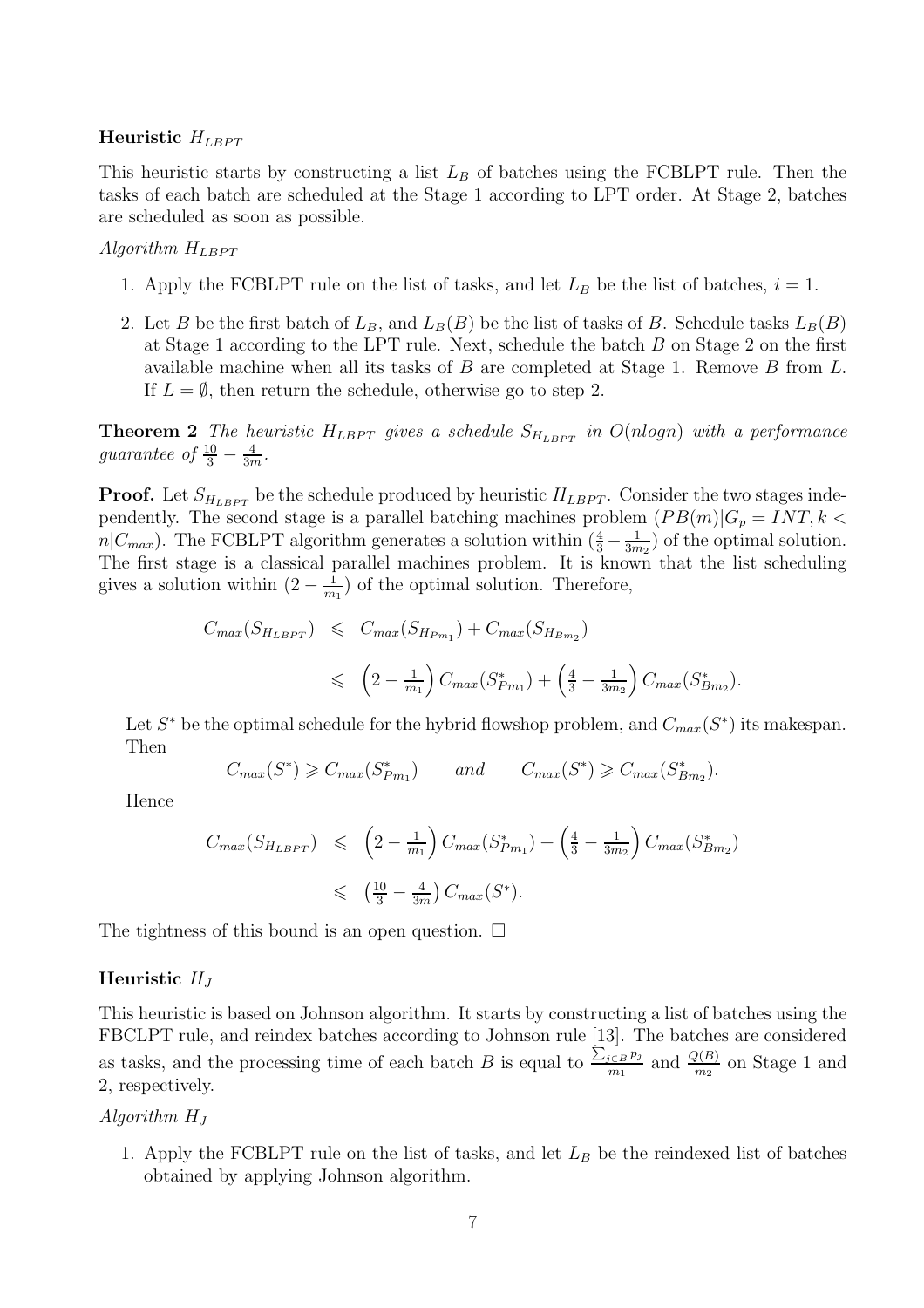2. Denote B the first batch of  $L_B$ , and  $L_B(B)$  be the list of tasks of B. Schedule tasks  $L_B(B)$  at stage one according to the LPT rule. Then schedule batch B on the second stage on the first available machine, when all tasks of  $B$  are completed on the first stage. Remove B from L. If  $L = \emptyset$ , then return the schedule, otherwise go to step 2.

**Theorem 3** The heuristic H<sub>J</sub> produces a schedule  $S_{H_J}$  in  $O(n \log n)$  with a performance guarantee of  $4-\frac{2}{n}$  $\frac{2}{m}$ .

**Proof.** Let  $S_{HJ}$  be the schedule produced by heuristic  $HJ$ . Consider the two stages independently. The second stage is a parallel batching machines problem  $(Bm|G_p = INT, k < n|C_{max})$ , it is approximated with a ratio of  $\left(2-\frac{1}{m}\right)$  $(\frac{1}{m})$  by list scheduling. At Stage 1, one uses a list scheduling to schedule tasks, which gives a ratio of  $(2 - \frac{1}{m})$  $\frac{1}{m}$ ) to makespan. Therefore,

$$
C_{max}(S_{H_J}) \leq C_{max}(S_{H_{Pm}}) + C_{max}(S_{H_{Bm}})
$$
  

$$
\leq (2 - \frac{1}{m}) C_{max}(S_{Pm}^*) + (2 - \frac{1}{m}) C_{max}(S_{Bm}^*).
$$

Let  $S^*$  be the optimal schedule for the hybrid flowshop problem, and  $C_{max}(S^*)$  its makespan. Then,

 $C_{max}(S^*) \geqslant C_{max}(S_{Pm}^*)$  and  $C_{max}(S^*) \geqslant C_{max}(S_{Bm}^*)$ .

So,

$$
C_{max}(S_{H_J}) \leq (2 - \frac{1}{m}) C_{max}(S_{Pm}^*) + (2 - \frac{1}{m}) C_{max}(S_{Bm}^*)
$$
  

$$
\leq (4 - \frac{2}{m}) C_{max}(S^*).
$$

 $\Box$ 

# 4 One machine at the second stage

In this section we consider the case in which the second stage contains only one batching machine. We denote this problem as  $FH2B(m, 1)$ . We present two heuristics with a performance guarantee.

#### Heuristic  $H_{LPT}$

This heuristic schedules tasks at each stage independently, i.e. tasks are scheduled on the first stage according to the LPT rule. Then, on Stage 2, tasks are batched using FCBLPT rule, and batches are scheduled on the batching machine as soon as possible.

#### Algorithm  $H_{LPT}$

- 1. Reindex tasks in LPT order and let L be the list of tasks. At the first stage, schedule each task of L in the order they appear in the list on the first available machine.
- 2. Apply FCBLPT algorithm, and let  $L_B$  be the list of the produced batches.
- 3. Schedule the first batch  $B$  of  $L_B$  on the batching machine as soon as possible, i.e. when all tasks of B are completed on Stage 1. Remove B from  $L_B$ . If  $L_B = \emptyset$ , then return the schedule, otherwise go to step 3.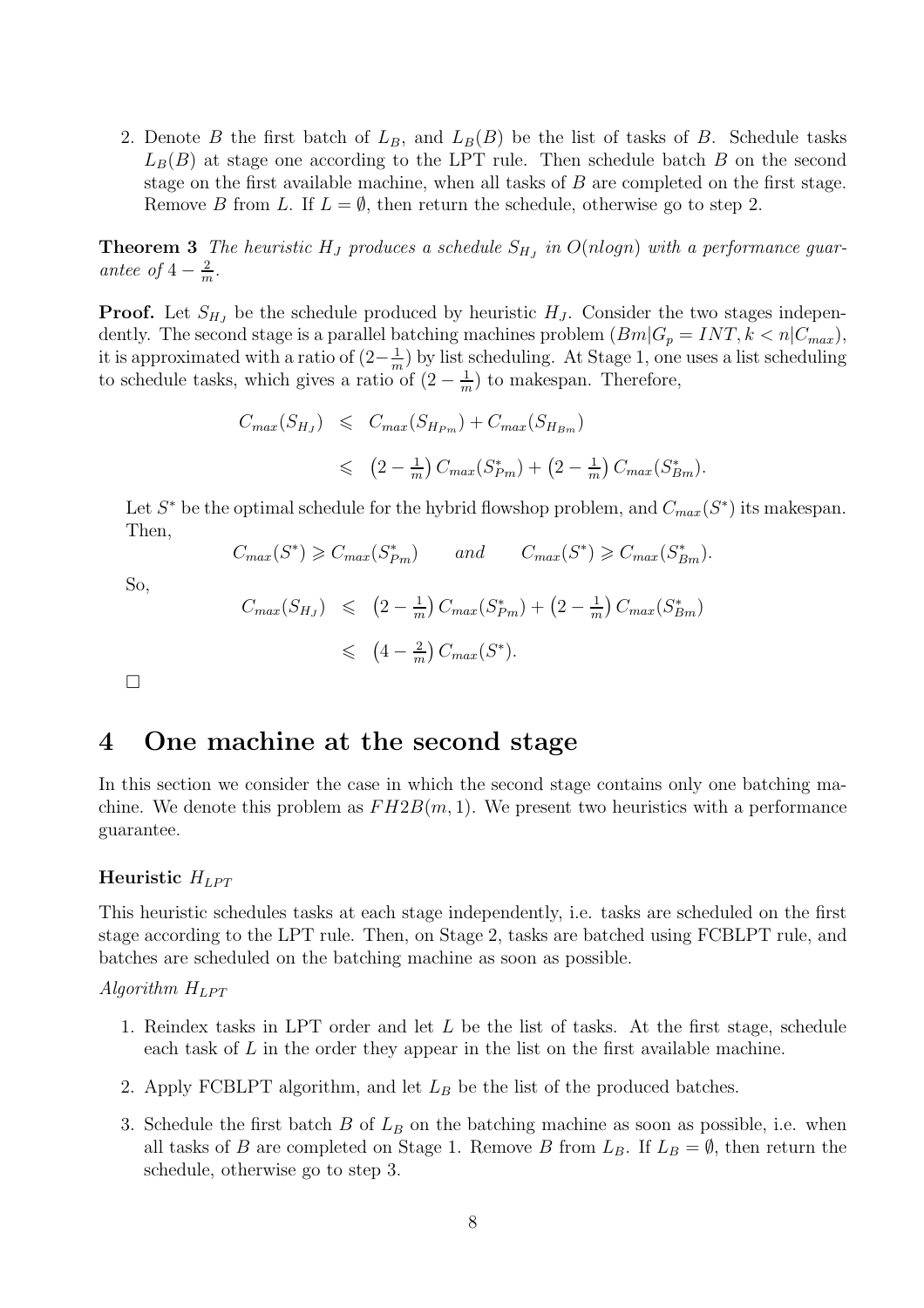**Theorem 4** The heuristic  $S_{H_{LPT}}$  gives a schedule  $S_{H_{LPT}}$  in  $O(nlogn)$  with a performance guarantee of  $\left(\frac{7}{3} - \frac{1}{3n}\right)$  $\frac{1}{3m}$ ) and this bound is tight.

Proof. The first stage is classical parallel machine problem. It is known that the list scheduling generates a solution within  $\left(\frac{4}{3} - \frac{1}{3n}\right)$  $\frac{1}{3m}$ ) of the optimal solution. At the second stage, we have a problem of one batching machine  $(B|G_p = INT, k < n|C_{max})$ , which is solved by FCBLPT rule ([19]). Using the same technical aspect as in the proof of theorem 1, we obtain the ratio  $\left(\frac{7}{3}-\frac{1}{3n}\right)$  $\frac{1}{3m}$ ).

To show that this bound is tight, consider the following instance I of the problem with the capacity of the batching machine equal to  $2m + 2$ . The list of tasks and their processing times are given in Table 4. Without loss of generality, we consider an even number of machines.

| Type      | Tasks number | $p_1$      | $p_2$                 |
|-----------|--------------|------------|-----------------------|
| $A_1$     |              | $2m-1$     | $[\epsilon;3m]$       |
| $A_2$     |              | $2m-2$     | $[\epsilon;3m]$       |
|           |              |            |                       |
| $A_{m-1}$ |              | $m+1$      | $[\epsilon; 3m]$      |
| $A_m$     | 3            | m          | $[\epsilon; 3m]$      |
| B         |              | $\epsilon$ | [3m;3m]               |
| C!        | $nb_C$       | $\epsilon$ | $ \epsilon;\epsilon $ |

Table 3: Task processing times.

The makespan  $C_{max}(S_{H_{LPT}})$  for schedule  $S_{H_{LPT}}$  produced by heuristic  $H_{LPT}$  is equal to  $C_{max}(S_{H_{LPT}})$  =  $7m-1$ , Figure 5. The optimal value of the makespan is  $C_{max}(S^*) = 3m+2\epsilon$ , Figure 6.  $C_{max}(S^*)$ is optimal it reaches the lower bound  $LB_1 = \frac{\sum p_{1,i}}{m} + \min_j a_j$ .

[Insert Figure 5 about here]

#### [Insert Figure 6 about here]

Therefore,

$$
\frac{C_{max}(S_{H_{LPT}})}{C_{max}(S^*)} = \frac{7m - 1}{3m + 2\epsilon},
$$
  
and  

$$
\lim_{\epsilon \to 0} \frac{7m - 1}{3m + 2\epsilon} = \frac{7}{3} - \frac{1}{3m}.
$$

#### $\Box$

#### Heuristic  $H_J$

This heuristic uses Johnson algorithm. It starts by applying FCBLPT rule to construct a list of batches, then a Johnson order [13] is used to sequence these batches. Algorithm  $H_J$ 

1. Apply FCBLPT rule to produce a list L of batches.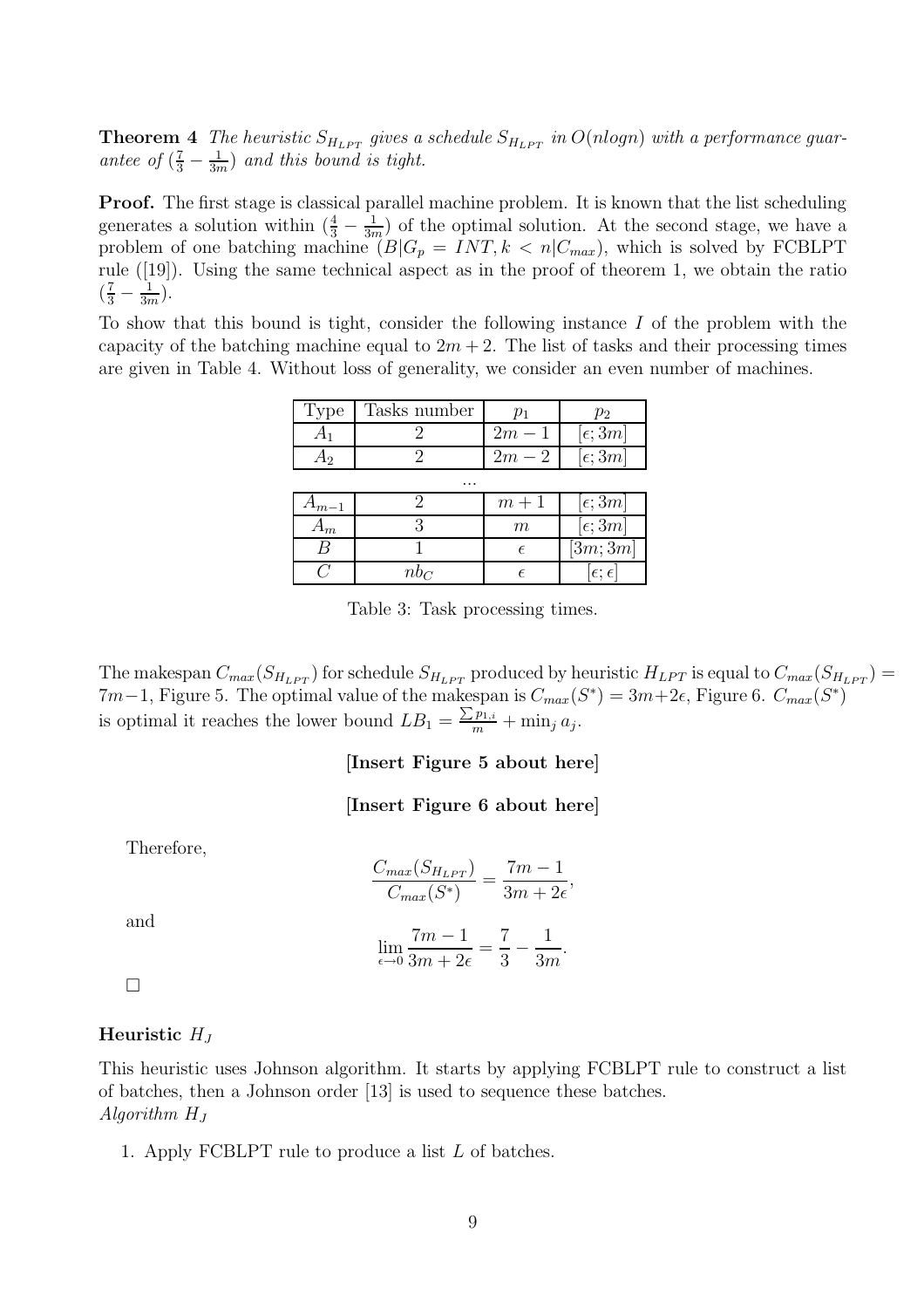- 2. Reindex batches following Johnson order, where the processing time of each batch  $B$  is equal to  $\frac{\sum_{j\in B} p_j}{m}$  $\frac{m_1}{m_1}$  and  $\frac{Q(B)}{m_2}$  on Stages 1 and 2, respectively.
- 3. Let B be the first batch of L, and  $L_B$  be the list of tasks of B. At the first stage, schedule tasks  $L_B$  in LPT order on the first available machine. Then, schedule a batch  $B$  on the batching machine as soon as possible. Remove B from L. If  $L = \emptyset$ , then return the schedule, otherwise go to step 3.

**Theorem 5** Heuristic H<sub>J</sub> generates a schedules  $S_{H_J}$  in  $O(nlogn)$  with a performance guarantee *of*  $\left(3 - \frac{1}{n}\right)$  $\frac{1}{m}$ ), and this bound is tight.

Proof. At the first stage, we have a parallel machines problem, where a list algorithm is used to schedule tasks within $(2-\frac{1}{n})$  $\frac{1}{m}$ ) of the optimal solution. On stage 2, the FBCLPT rule produces an optimal solution. Therefore, heuristic  $H_J$  produces a schedule with ratio performance of  $(3 - \frac{1}{n})$  $\frac{1}{m}$ ).

To show the tightness of this bound, consider the following instance I of problem with the capacity of the batching machine equal to  $2m$ . The list of tasks and their processing times are given in Table 4. Let  $L$  be an integer.

| Type   | Tasks number | $p_1$    | $p_2$                     |
|--------|--------------|----------|---------------------------|
|        | $m-1$        | $(m-1)L$ | $[\epsilon; mL]$          |
| В      | $m-1$        |          | $[\epsilon; mL]$          |
| $\cap$ |              | mL       | $[\epsilon; mL]$          |
|        |              |          | [mL; mL]                  |
|        | $nb_E$       |          | $ \epsilon/2;\epsilon/2 $ |

Table 4: Task processing times.

The makespan  $C_{max}(S_{H_J})$  for schedule  $S_{H_J}$  produced by heuristic  $H_J$  is equal to  $C_{max}(S_{H_J})$  =  $(3m-1)L$ , Figure 7. The optimal value of the makespan is  $C_{max}(S^*) = mL + 2\epsilon$ , Figure 6.  $C_{max}(S^*)$  is optimal as it reaches the lower bound  $LB_1 = \frac{\sum p_{1,i}}{m} + \min_j a_j$ .

[Insert Figure 7 about here]

#### [Insert Figure 8 about here]

Therefore,

$$
\frac{C_{max}(S_{H_J})}{C_{max}(S^*)} = \frac{3m-1}{m+2\epsilon}.
$$

And

$$
\lim_{\epsilon \to 0} \frac{(3m-1)L}{mL + 2\epsilon} = 3 - \frac{1}{m}.
$$

This completes the proof.  $\Box$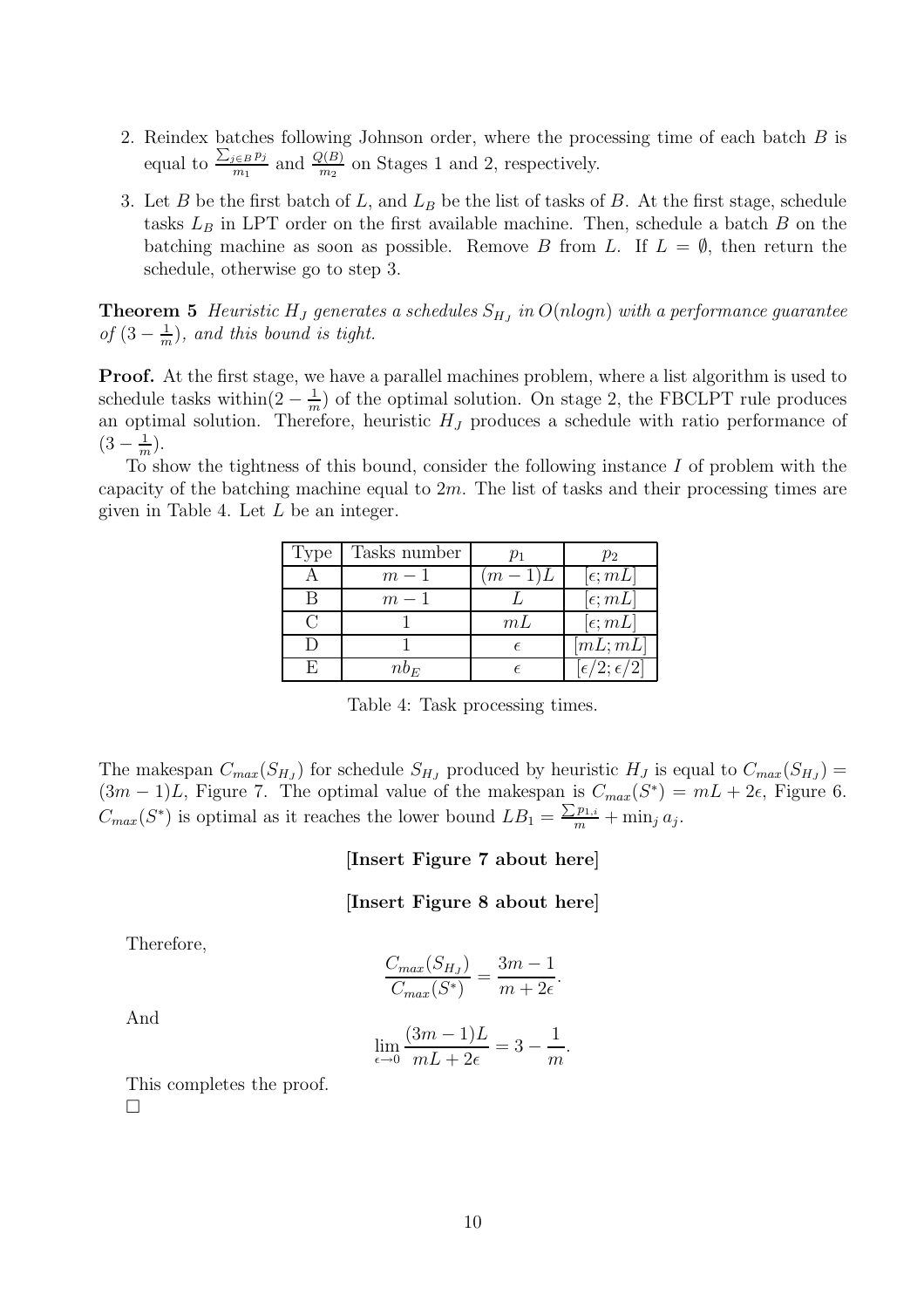### 5 One machine at the first stage

In this section we consider the case in which the first stage contains one machine and the second stage contains m parallel batching machines. We denote this problem as  $FH2B(1, m)$ . We present two heuristics along with their performance guarantee.

#### Heuristic  $H_{LBPT}$

This heurstic starts by creating a list  $L$  of batches using FCBLPT rule. Then the tasks of each batch are scheduled on Stage 1, and on Stage 2, each batch is scheduled on the first available machine.

Algorithm  $H_{LBPT}$ 

- 1. Apply FCBLPT rule and let L be the produced list of batches.
- 2. Let  $B$  be the first batch of  $L$ . Sequence tasks of  $B$  on the first machine. After their completion, schedule batch  $B$  at the second stage on the first available machine. Remove B from L, if  $L = \emptyset$ , then return the schedule, otherwise go to step 2.

**Theorem 6** Heuristic H<sub>LBPT</sub> produces a schedule  $S_{H_{LBPT}}$  in  $O(nlogn)$  with a performance guarantee of  $(\frac{7}{3} - \frac{1}{3n})$  $\frac{1}{3m}$ ), and this bound is tight.

**Proof.** Since at the second stage, the LPT order gives a  $(\frac{4}{3} - \frac{1}{3n})$  $\frac{1}{3m}$ ) approximation ratio for parallel batching machines problem then, including the first stage, we obtain the ratio of  $(\frac{7}{3} - \frac{1}{3n})$  $\frac{1}{3m}$ ).

To show that this bound is tight, consider the following instance I of problem with the capacity of the batching machines equal to 2. The list of tasks and their processing times are given in Table 5, and an even number of machines at second stage.

| 'Type          | Tasks number | $p_1$      | $p_2$                                                                      |  |  |  |  |  |
|----------------|--------------|------------|----------------------------------------------------------------------------|--|--|--|--|--|
| $A_1$          |              | $\epsilon$ | $[2m-1;2m-1]$ et $[2m-1-\epsilon;2m-1-\epsilon]$                           |  |  |  |  |  |
| A <sub>2</sub> |              | $\epsilon$ | $[2m-2, 2m-2]$ et $[2m-2-\epsilon; 2m-2-\epsilon]$                         |  |  |  |  |  |
|                | $\cdots$     |            |                                                                            |  |  |  |  |  |
| $A_{m-1}$      |              | $\epsilon$ | $[m+1; m+1]$ et $[m+1-\epsilon; m+1-\epsilon]$                             |  |  |  |  |  |
| $A_m$          |              | $\epsilon$ | $[m; m], [m - \epsilon; m - \epsilon]$ et $[m - 2\epsilon; m - 2\epsilon]$ |  |  |  |  |  |
| B              |              | 3m         | $[\epsilon;2m]$                                                            |  |  |  |  |  |
|                |              | $\epsilon$ | $ \epsilon;\epsilon $                                                      |  |  |  |  |  |

Table 5: Task processing times.

The makespan  $C_{max}(S_{H_{LBPT}})$  for schedule  $S_{H_{LBPT}}$  produced by heuristic  $H_{LBPT}$  is equal to  $C_{max}(S_{H_{LBPT}}) = 7m - 1 - 2\epsilon$ , Figure 9. The optimal value of the makespan is  $C_{max}(S^*) =$  $(2m + 2)\epsilon + 3m$ , Figure 10.  $C_{max}(S^*)$  is optimal since it reaches the lower bound  $LB_1 =$  $\sum p_{1,i} + \min_j a_j.$ 

[Insert Figure 9 about here]

[Insert Figure 10 about here]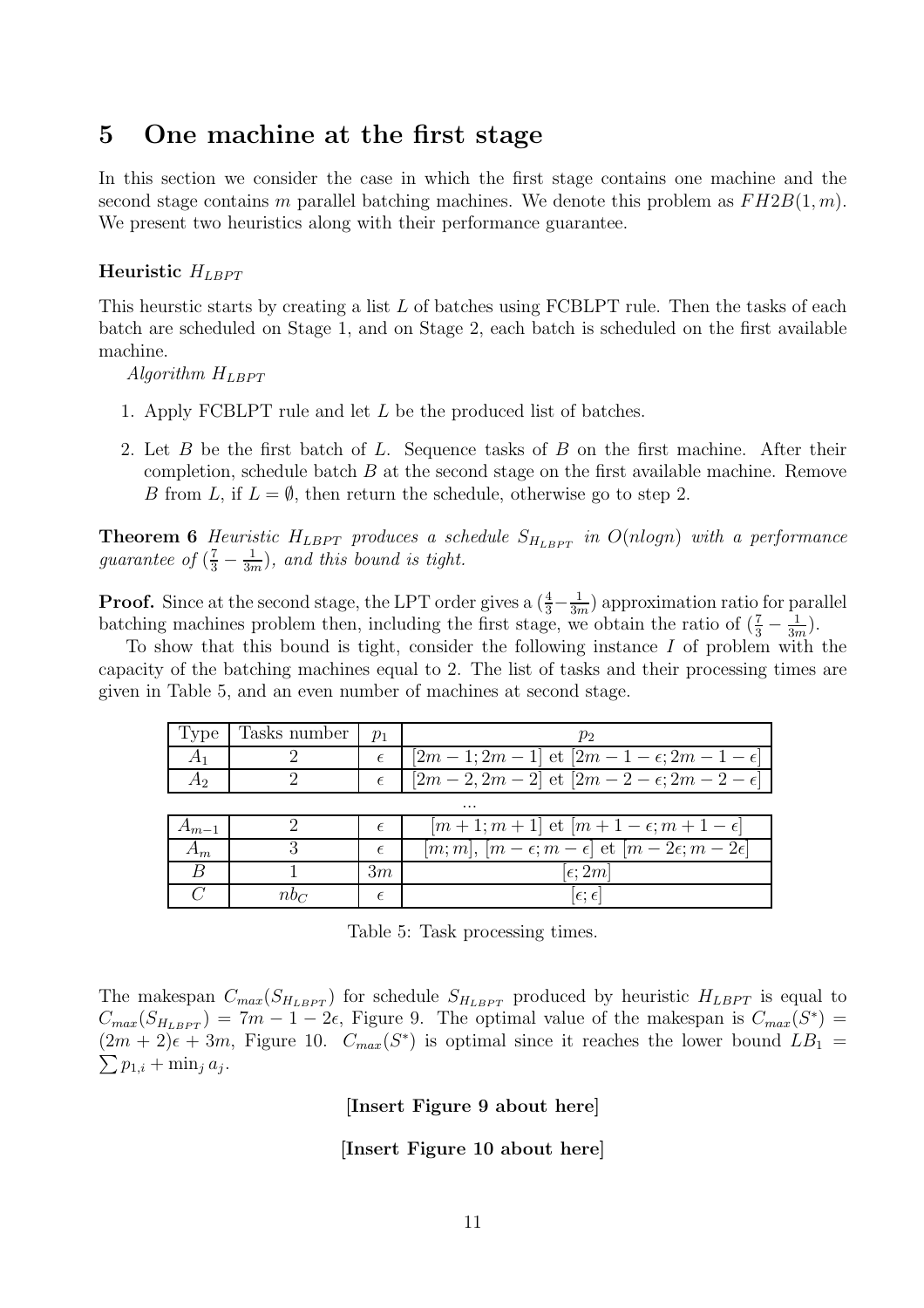Therefore,

$$
\frac{C_{max}(S_{H_{LBPT}})}{C_{max}(S^*)} = \frac{7m - 1 - 2\epsilon}{3m + (2m + 2)\epsilon},
$$

and

$$
\lim_{\epsilon \to 0} \frac{7m - 1 - 2\epsilon}{3m + (2m + 2)\epsilon} = \frac{7}{3} - \frac{1}{3m}
$$

This completes the proof.  $\square$ 

#### Heuristic  $H_J$

This heuristic uses Johnson algorithm. It starts by applying FCBLPT algorithm to construct a list of batches. Then, a Johnson order is used to sequence these batches. The processing time of each batch B is equal to  $\sum_{j\in B} p_j$  and  $\frac{Q(B)}{m_2}$  on Stages 1 and 2, respectively.

Algorithm  $H_J$ 

.

- 1. Apply FCBLPT rule to produce a list L of batches.
- 2. Reindex the batches according to Johnson order. The processing time of each batch  $B$  is equal to  $\sum_{j\in B} p_j$  and  $\frac{Q(B)}{m_2}$  on Stages 1 and 2, respectively.
- 3. Let B be the first batch of L, and  $L_B$  be the list of tasks of batch B. Sequence tasks of B on the first machine. After their completion, schedule the batch  $B$  on the first available machine. Remove B from L. If  $L = \emptyset$ , then return the schedule, otherwise go to 3.

**Theorem 7** Heuristic H<sub>J</sub> gives a schedule  $S_{H_J}$  in  $O(n \log n)$  with a performance guarantee of  $(3 - \frac{1}{n})$  $\frac{1}{m}$ ).

**Proof.** The proof is similar to that of theorem 6. Instead of an approximation ratio of  $(\frac{4}{3} - \frac{1}{3n})$  $\frac{1}{3m}$ obtained by the LPT order for parallel batching machines, we use here a list order that results a performance ratio of  $(2 - \frac{1}{n})$  $\frac{1}{m}$ ) for parallel batching machines. Thus we obtain a performance guarantee ratio of  $(3 - \frac{1}{n})$  $\frac{1}{m}$ ).  $\Box$ 

# 6 Computational experiments

In this section we mesure the efficiency of the heuristics as follows by calculating the relative distance between the solution given by the heuristic and the best lower bound:

$$
D_{moy}^H = \frac{C_{max}(H) - LB}{LB} \times 100
$$

Experiments were done on two sets of 100 and 250 tasks, respectively. For each set of tasks, we have done two series of computational experiments. With regard to the first experiment, the initial endpoint  $a_i$  of the interval processing time of tasks on the batching machine are generated from a uniform distribution [5, 100]. In the second experiments, they are generated from a uniform distribution [50, 500]. The terminal endpoints  $b_j$  for the task j are given by  $b_j = a_j + a_j \times \alpha$  where  $\alpha \in \{0.05, 0.15, 0.25\}$ . For both sets, the processing times of tasks on Stage 1 are generated from a uniform distribution [5, 100]. We tested instances with 3 different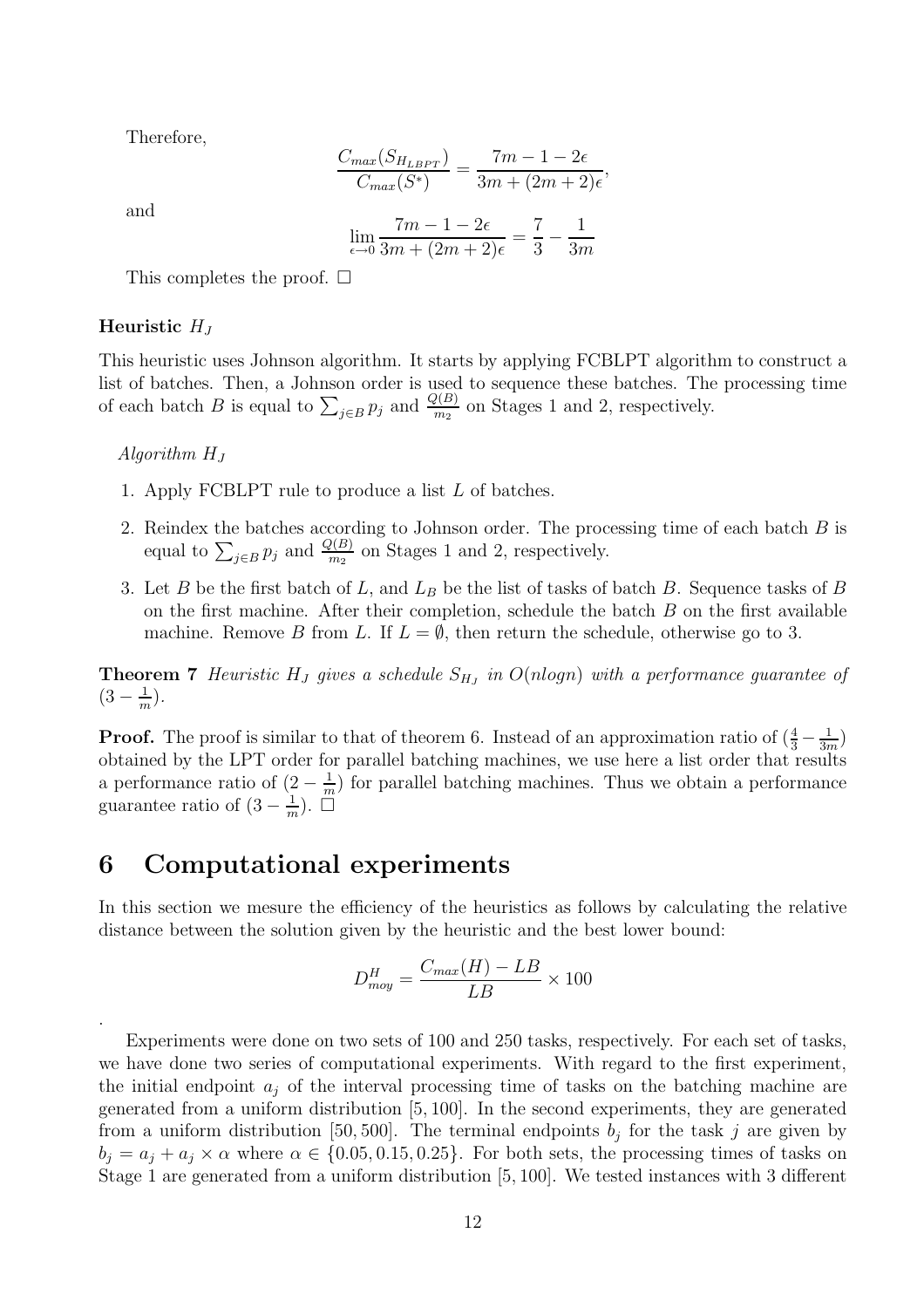couples of number of machines at each stage: the first case contains 1 machine on Stage 1 and 10 on Stage 2, denoted as 1-10. With the same notation, cases 10-1 and 10-10 denote the second and the third couple, respectively. For all instances, the capacity of batching machine,  $k$ , is equal to two. The comparative results are summarized in Tables 6 and 7.

| $p_{2i} \in$ | $m_1 -$   | $\alpha$ |        | $H_{LPT}$ |       | $H_{LPT_a}$              |       | $H_{LPB\underline{T}}$ |        | $H_J$  |  |
|--------------|-----------|----------|--------|-----------|-------|--------------------------|-------|------------------------|--------|--------|--|
|              | $\,m_2$   |          | moy    | worst     | moy   | worst                    | moy   | worst                  | moy    | worst  |  |
|              |           | 0.05     | 2.962  | 4.007     | 0.244 | 0.273                    | 0.244 | 0.273                  | 0.244  | 0.273  |  |
|              | $1 - 10$  | 0.15     | 2.747  | 3.786     | 0.249 | 0.284                    | 0.249 | 0.284                  | 0.249  | 0.284  |  |
|              |           | 0.25     | 2.434  | 3.481     | 0.253 | 0.283                    | 0.253 | 0.283                  | 0.253  | 0.283  |  |
|              |           | 0.05     | 15.693 | 19.783    | 4.683 | 7.795                    | 1.739 | 2.765                  | 0.233  | 0.701  |  |
| [5, 100]     | $10-1$    | 0.15     | 14.552 | 18.804    | 6.103 | 9.187                    | 1.848 | 3.316                  | 0.255  | 0.613  |  |
|              |           | 0.25     | 15.152 | 19.154    | 5.918 | 8.399                    | 1.965 | 2.990                  | 0.287  | 0.755  |  |
|              | $10 - 10$ | 0.05     | 40.713 | 53.332    | -     | $\overline{\phantom{0}}$ | 8.326 | 12.101                 | 8.338  | 11.933 |  |
|              |           | 0.15     | 39.363 | 48.178    |       | -                        | 8.790 | 12.255                 | 8.690  | 11.928 |  |
|              |           | 0.25     | 38.446 | 50.842    | -     | $\overline{\phantom{0}}$ | 7.559 | 9.760                  | 7.480  | 9.955  |  |
|              | $1 - 10$  | $0.05\,$ | 14.337 | 17.475    | 0.264 | 0.323                    | 0.264 | 0.323                  | 0.264  | 0.323  |  |
|              |           | 0.15     | 14.105 | 18.844    | 0.282 | 0.435                    | 0.282 | 0.435                  | 0.282  | 0.435  |  |
|              |           | 0.25     | 13.115 | 17.538    | 0.298 | 0.466                    | 0.298 | 0.466                  | 0.298  | 0.466  |  |
|              |           | 0.05     | 2.879  | 4.075     | 0.791 | 1.405                    | 0.408 | 0.703                  | 0.060  | 0.176  |  |
| [50, 500]    | $10 - 1$  | 0.15     | 2.382  | 3.272     | 1.181 | 2.207                    | 0.421 | 0.699                  | 0.077  | 0.300  |  |
|              |           | 0.25     | 1.860  | 3.244     | 1.393 | 1.950                    | 0.494 | 0.779                  | 0.067  | 0.177  |  |
|              |           | 0.05     | 35.627 | 43.105    |       | $\qquad \qquad -$        | 7.516 | 9.135                  | 10.779 | 16.966 |  |
|              | $10 - 10$ | 0.15     | 36.412 | 44.111    |       | -                        | 8.037 | 9.570                  | 12.528 | 18.478 |  |
|              |           | 0.25     | 37.769 | 44.737    |       | -                        | 8.143 | 10.127                 | 10.637 | 19.971 |  |

Table 6: Experiments on  $D_{moy}$ , for n=100

For the parameter setting in Tables 12 and 13, we can see that heuristic  $H_{LPT}$  is outperformed by heuristics  $H_{LPBT}$  and  $H_J$ , even when one of each stage contains only one machine. Heursitics  $H_{LPBT}$  and  $H_J$  generate similar results with a minimal advantage to  $H_J$ . This may be due to the fact that in  $H_J$  the flowshop environment is better taken into count.

# 7 Constant processing times at stage one

In this section, we analyze the case where each stage contains several machines  $(m_1$  parallel machines on Stage 1 and  $m_2$  parallel machines on Stage 2). The processing times of tasks are constant on Stage 1, and their interval processing times on Stage 2 are uniform, i.e., for all tasks i and j if  $a_i \leq a_j$ , then  $b_i \leq b_j$ . The uniform interval processing times on batching machines is a real assumption, as in the tire manufacturing (see section 1).

This scheduling problem can be considered as a problem of minimizing the makespan with generalized release dates on parallel batching machines. The processing tasks on Stage 1 are considered as generalized release dates. A generalized release date  $\overline{r}_i$  means that at time  $\overline{r}_i$  one has  $\alpha_i$  available tasks. In our case, at release date  $\overline{r}_1$ , one has  $m_1$  available tasks, i.e.,  $m_1$  tasks are completed on Stage 1, and available for processing on Stage 2. At  $\overline{r}_2$  one has  $2m_1$  available tasks, and so on. This probem is denoted by  $PB(m_2)|\overline{r}, G_p = INT, k < n|C_{max}$  and  $PB(\overline{r})$  for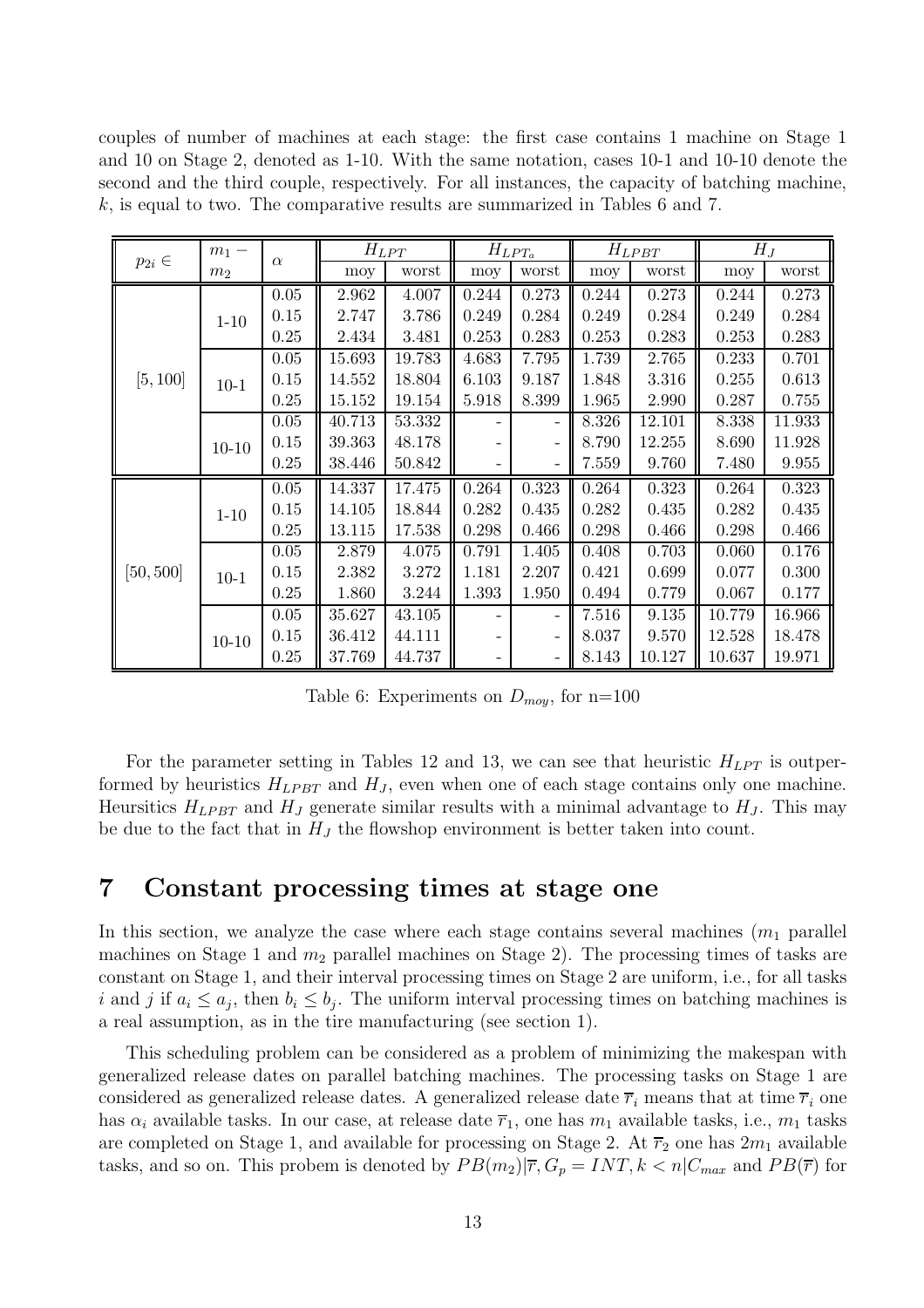| $p_{2i} \in$ | $m_1 -$        | $\alpha$ |        | $H_{LPT}$ | $H_{LPT_a}$ |                 | $H_{LPBT}$ |           | $\overline{H_J}$ |       |
|--------------|----------------|----------|--------|-----------|-------------|-----------------|------------|-----------|------------------|-------|
|              | m <sub>2</sub> |          | moy    | worst     | moy         | worst           | moy        | worst     | moy              | worst |
|              |                | $0.05\,$ | 3.862  | 4.242     | 0.096       | 0.102           | 0.096      | $0.102\,$ | 0.096            | 0.102 |
|              | $1 - 10$       | 0.15     | 3.615  | 4.431     | 0.097       | 0.101           | 0.097      | 0.101     | 0.097            | 0.101 |
|              |                | 0.25     | 3.632  | 4.402     | 0.097       | 0.102           | 0.097      | 0.102     | 0.097            | 0.102 |
|              |                | 0.05     | 17.346 | 19.327    | 4.507       | 5.922           | 0.940      | 1.244     | 0.064            | 0.277 |
| [5, 100]     | $10 - 1$       | 0.15     | 17.462 | 20.333    | 4.540       | 6.407           | 0.791      | 1.269     | 0.066            | 0.190 |
|              |                | 0.25     | 17.396 | 19.242    | 4.802       | 6.170           | 0.862      | 1.234     | 0.083            | 0.185 |
|              | $10 - 10$      | 0.05     | 43.802 | 48.198    |             |                 | 3.230      | 5.270     | 3.250            | 5.391 |
|              |                | 0.15     | 42.032 | 46.273    |             |                 | 3.381      | 4.370     | 3.395            | 4.242 |
|              |                | 0.25     | 42.600 | 46.323    |             |                 | 3.162      | 4.496     | 3.166            | 4.560 |
|              | $1 - 10$       | 0.05     | 16.885 | 19.006    | 0.103       | 0.122           | 0.103      | 0.122     | 0.103            | 0.122 |
|              |                | 0.15     | 16.676 | 18.983    | 0.106       | 0.174           | 0.106      | 0.174     | 0.106            | 0.174 |
|              |                | 0.25     | 16.799 | 18.556    | 0.109       | 0.170           | 0.109      | 0.170     | 0.109            | 0.170 |
|              |                | 0.05     | 3.199  | 4.249     | 0.626       | 1.004           | 0.220      | 0.304     | 0.015            | 0.044 |
| [50, 500]    | $10 - 1$       | 0.15     | 3.415  | 4.035     | 0.743       | 1.221           | 0.219      | 0.311     | 0.019            | 0.045 |
|              |                | 0.25     | 3.127  | 4.226     | 0.808       | 1.578           | 0.189      | 0.298     | 0.015            | 0.045 |
|              |                | 0.05     | 38.351 | 44.161    |             |                 | 3.123      | 3.608     | 1.342            | 3.138 |
|              | $10 - 10$      | 0.15     | 40.447 | 43.943    |             |                 | 2.935      | 3.540     | 1.409            | 2.361 |
|              |                | 0.25     | 39.356 | 44.929    |             | $\qquad \qquad$ | 3.101      | 3.593     | 1.353            | 2.175 |

Table 7: Experiments on  $D_{m\omega}$ , for n=250

short. Since the generalized release dates in our model correspond to completion times of tasks on Stage 1, then  $\overline{r}_i = i \times p$  where p is the constant processing time of tasks on Stage 1, and at time  $\overline{r}_i$  there are  $i \times m_1$  available tasks, where  $1 \leq i \leq \alpha = \lceil \frac{n}{m} \rceil$  $\frac{n}{m_1}$ . In the rest of this section, we use the term release dates instead of generalized release dates.

Since the problem  $PB(\overline{r})$  is NP-hard, this section focusses on setting a polynomial time approximation scheme (PTAS, for short) for the  $PB(\bar{r})$  problem. In other words, we need to find a solution within a  $(1 + \epsilon)$  factor of the optimal solution in polynomial time, over all  $0 < \epsilon < 1$ . To get such PTAS, we perform several transformations to simplify the input of an instance into one with a simple structure. Each transformation increases the objective function value by less than  $1 + O(\epsilon)$ . So with a constant number of transformations, the objective function value stays within  $1 + O(\epsilon)$  of the original optimum.

Li et al. [16] exhibited an approximation scheme algorithm (PTAS) for the problem of minimizing makespan with release times on identical parallel batching machines. Afrati et al. [1], Hall et Shmoys [11], et Deng et al. [5] provide principle and results for PTAS algorithm.

Let  $\overline{r}_{max} = \left\lceil \frac{n}{m} \right\rceil$  $\frac{n}{m_1}$  p be the maximum release date,  $a_{max} = \max\{a_j | 1 \leq j \leq n\}$  be the maximum initial endpoint over all tasks, and  $P(B)$  be the total processing times of batches obtained by applying the FCBLPT rule. Denote by opt the optimal value of the makespan. We have the following result.

Lemma 2 max $\{\overline{r}_{max}, a_{max}, \frac{P(B)}{m_2}\}$  $\left\{\frac{P(B)}{m_2}\right\} \leqslant opt \leqslant \overline{r}_{max} + a_{max} + \frac{P(B)}{m_2}$  $\frac{(B)}{m_2}$ .

**Proof.** It is obvious that  $\max{\{\overline{r}_{max}, a_{max}, \frac{P(B)}{m}}\}$  $\frac{\gamma(B)}{m_2}$  is a lower bound for the optimal solution of  $PB(\overline{r})$ , since each of  $r_{max}$ ,  $a_{max}$  and  $\frac{P(B)}{m_2}$  is a lower bound for the problem. To show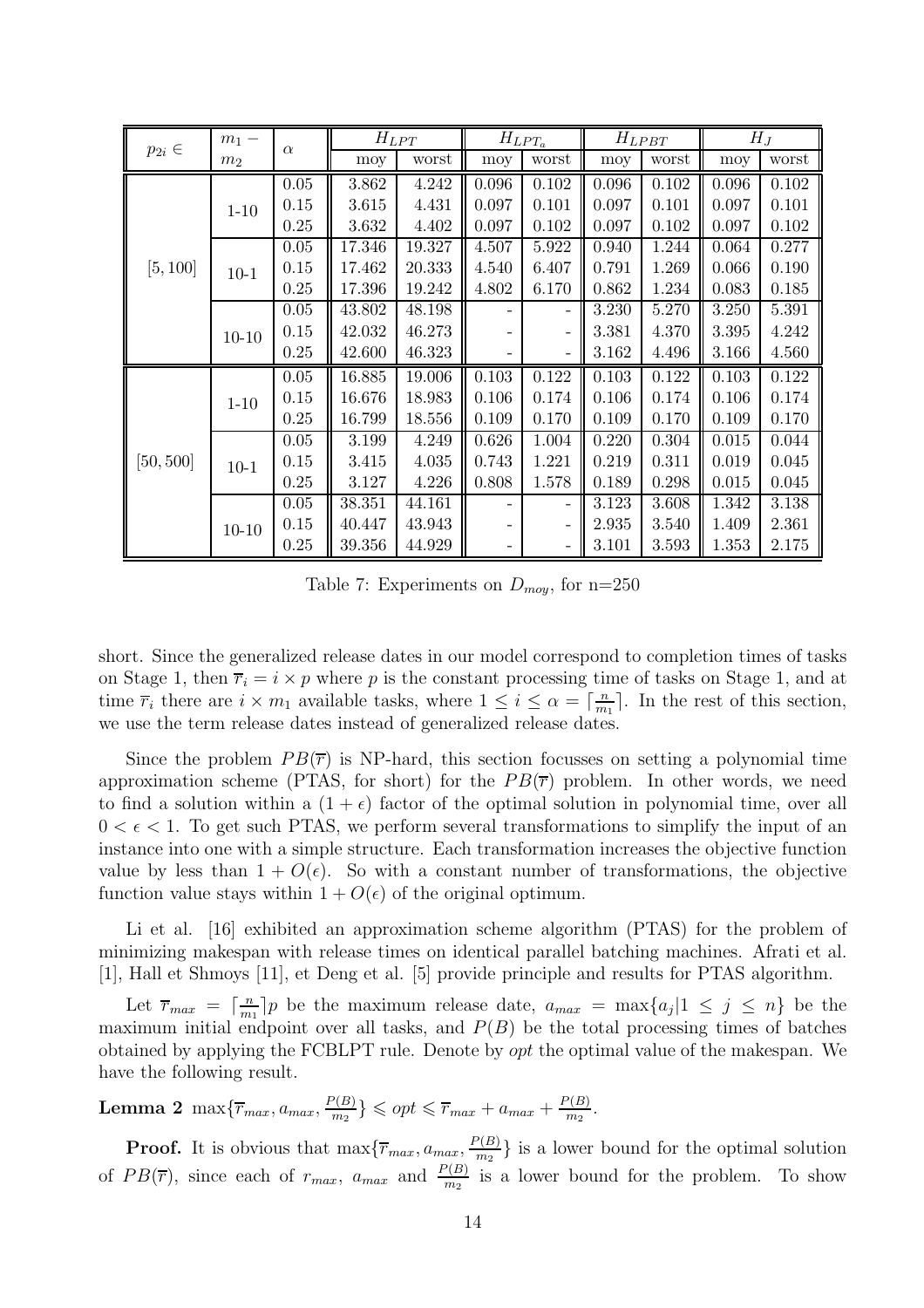the correctness of the upper bound, we exhibit a schedule with an objective value of at most  $\overline{r}_{max} + a_{max} + \frac{P(B)}{m_2}$  $\frac{1}{m_2}$ . Consider the schedule obtained from the following algorithm: Let L be the list of batches obtained by the FCBLPT rule, and use a list scheduling algorithm to sequence batches, starting at time  $\overline{r}_{max}$ . Let B be the last scheduled batch. B starts no later than  $\overline{r}_{max} + \frac{P(B)}{m_2}$  $\frac{P(B)}{m_2}$ , and must finish no later than  $r_{max} + a_{max} + \frac{P(B)}{m_2}$  $\frac{\gamma(B)}{m_2}$ . Thus, the correctness of the upper bound.  $\square$ 

Let  $M = \epsilon \times \max\{\overline{r}_{max}, a_{max}, \frac{C(B)}{m_2}\}$  $\frac{\mu(D)}{m_2}$ , where  $0 < \epsilon < 1$ . From Lemma 2, we can deduce that any optimal schedule has a makespan value lower than  $\frac{3}{\epsilon}M$ .

Consider the first transformation on release dates. The idea is to transform each  $\overline{r}_i$ ,  $i =$  $1, \ldots, \alpha$ , to a multiple integer of M, i.e. we round down each  $\overline{r}_i$  to the nearest multiple of M. Let  $\tilde{r}_i = M \left\lfloor \frac{\overline{r}_i}{M} \right\rfloor$  $\frac{r_i}{M}$  be the rounded value of  $\overline{r}_i$ . We have the following result.

**Lemma 3** With  $(1+\epsilon)$  loss, we can assume that there are at most  $(\frac{1}{\epsilon}+1)$  distinct release dates in the original problem.

**Proof.** The gap between an original release date and its rounded value is at most  $M$ . So, a feasible schedule for the original problem can be obtained from the feasible solution of the rounded problem by moving forward all batches by an amount of at most M. Since  $M \leq \epsilon \times opt$ , the transformation involves a  $(1+\epsilon)$  loss. Furthermore, we have  $M \geq \epsilon \times \overline{r}_{max}$ . Hence  $\lfloor \frac{\overline{r}_i}{M} \rfloor$  $\frac{\overline{r}_i}{M} \rfloor \leqslant \frac{1}{\epsilon}$  $\frac{1}{\epsilon},$ for all *i*. Thus we obtain at most  $(\frac{1}{\epsilon} + 1)$  distinct release times.  $\Box$ 

Since the rounded problem contains  $(\frac{1}{\epsilon}+1)$  distinct release dates, where each release date is a multiple of M, we partition the time horizon interval  $[0, \frac{3}{\epsilon}M)$  into  $(\frac{1}{\epsilon}+1)$  disjoint intervals. We denote by  $\delta_i = [(i-1)M, iM]$  the *i*th interval,  $i = 1, \ldots, \frac{1}{\epsilon}$  $\frac{1}{\epsilon}$  and  $\delta_{\frac{1}{\epsilon}+1} = [(\frac{1}{\epsilon}M,(\frac{3}{\epsilon})$  $\frac{3}{\epsilon}$ ) $M$ ). We assume that the  $(\frac{1}{\epsilon}+1)$  release dates are denoted by  $\rho_1, \rho_2, ..., \rho_{\frac{1}{\epsilon}+1}$ , with  $\rho_i = (i-1)M$ ,  $i = 1, 2, \ldots, \frac{1}{\epsilon} + 1.$ 

The second transformation concerns tasks. We split the set of tasks into two subsets, namely small tasks and large tasks. A task is called *small* if its initial endpoint of the interval processing time is less than  $\epsilon \times M$ . Otherwise, it is called *large*. A batch is called *large* if it contains at least one large task, and small otherwise.

Our polynomial time approximation scheme (PTAS) proceeds in two steps. First, we schedule large tasks optimally after one transformation on their processing times. In the second step, we schedule approximately the set of small tasks. Before proceeding further, let us present the following result.

Lemma 4 There exists an optimal schedule with the following properties :

- 1. On any one machine, the batches started at the same time interval are sequenced in nonincreasing batch processing times order.
- 2. On each interval,  $\delta_1$  to  $\delta_{\frac{1}{\epsilon}+1}$ , batches started at the same interval are filled in nonincreasing batch processing times order, such as each of them consists of  $k$  (or as many as possible) largest compatible and available number of tasks.
- 3. On each interval,  $\delta_1$  to  $\delta_{\frac{1}{\epsilon}+1}$ , there is at most one large batch that contains small tasks.

**Proof.** This lemma can be easily established by using exchange arguments.  $\Box$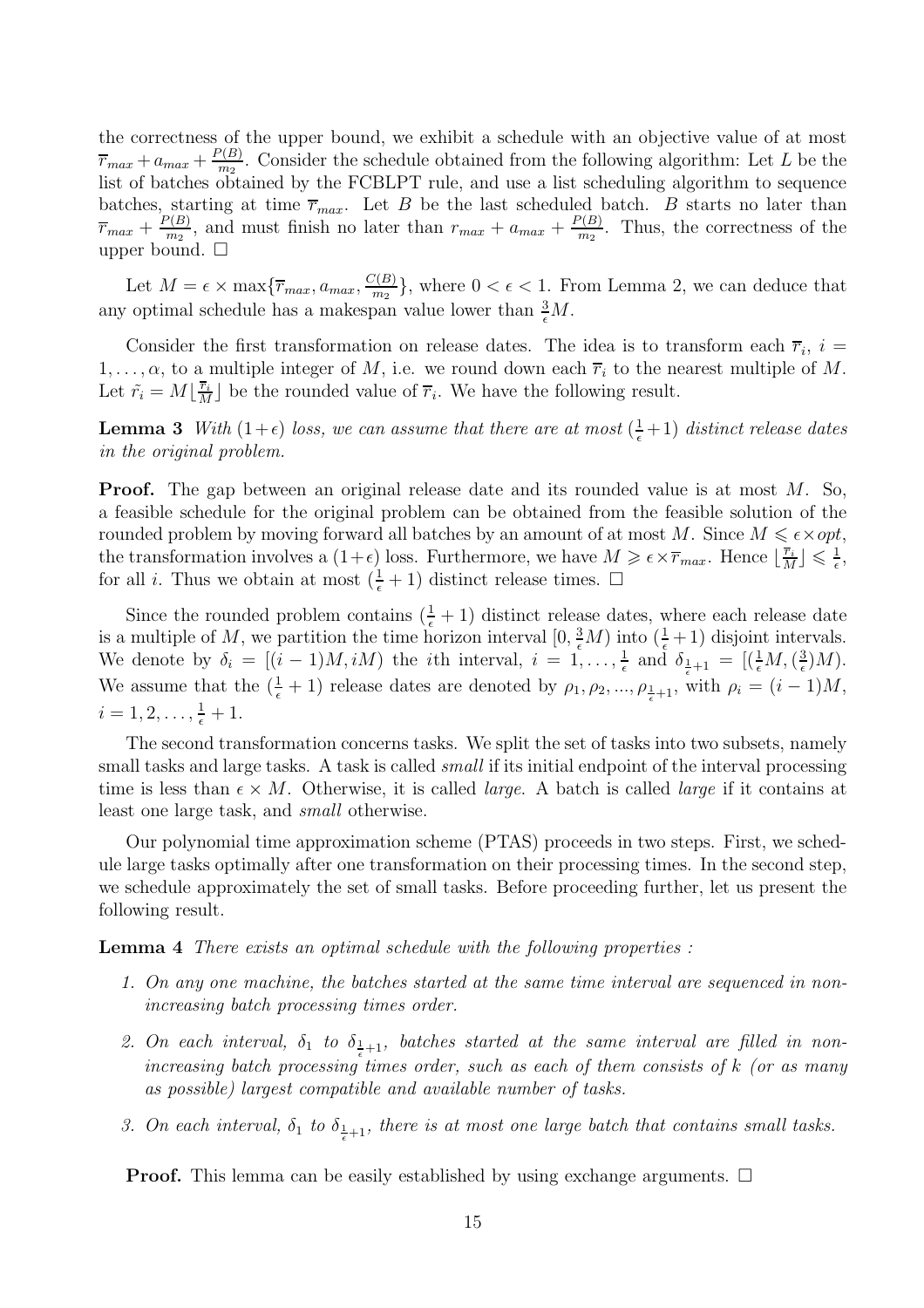#### 7.1 Small tasks

In this section, we restrict our discussion to the case where all tasks are small.

First, we apply FCBLPT rule to obtain a list  $L$  of batches. This list is ordered in nonincreasing order of  $\frac{P_{Bi}}{k_i}$  where  $P_{Bi}$  is the processing time and  $k_i$  is the number of tasks of batch  $B_i$ . Then, at the beginning of each interval  $\delta_i$ , when there are enough number of tasks available to sequence the first batch of L, schedule this batch on the first available machine, otherwise we go to the next interval.

Algorithm ST

- Apply algorithm FCBLPT. Let  $L$  be the list of obtained batches. Reindex  $L$  in nonincreasing  $\frac{P_{Bi}}{k_{Bi}}$ , where  $P_{Bi}$  denote the batch processing time and  $k_{Bi}$  the number of tasks of batch  $B_i$ , respectively. Let B be the first batch of list L, and  $nb = 0$ .
- For each interval  $\delta_i$ 
	- 1. If there is no enough available tasks to process a batch B (i.e.  $m_1 \lfloor \frac{(i-1)M}{n} \rfloor$  $\frac{1}{p}$  $\lfloor -nb \leq 0 \rfloor$ or if there is no available machine before the end of interval  $\delta_i$  (except for the last interval), then go to the next interval  $\delta_{i+1}$
	- 2. If enough tasks are available to process batch B (i.e.  $m_1 \lfloor \frac{(i-1)M}{n} \rfloor$  $\frac{1}{p}$ | - nb  $\geq k_B$ ) and there is an available machine, then schedule batch B on the first available machine. Remove B from L,  $nb = nb + k_B$  go to step 1.

**Lemma 5** Algorithm ST is a PTAS when all tasks are small with at most  $1 + (2 + \frac{1}{m_2})\epsilon^2$  loss.

**Proof.** Denote by S and opt the optimal schedule and the optimal makespan, respectively. Let  $\tilde{S}$  and  $\tilde{\varphi}$  be the schedule obtained by Algorithm ST and the value of its makespan, respectively. Consider the last idle time interval  $\Delta$  in schedule  $\tilde{S}$ , and let t be the terminal endpoint of  $\Delta$ . It is easy to see that t must be one of the modified release date  $\rho_i$ , otherwise the batch scheduled after  $\Delta$  can be shifted to the right. Since all batches in  $\tilde{S}$  are small, then any batch that starts before t must be finished earlier than  $t + \epsilon M$ . Denote by  $\tilde{A}$  the set of all batches in  $\tilde{S}$  started after t. Since all batches of A are scheduled without idle times from time  $t + \epsilon M$  and  $\tilde{S}$  is obtained by list scheduling algorithm, then an upper bound on  $\tilde{opt}$  is

$$
\tilde{opt} \le t + \epsilon M + \frac{\sum_{B \in \tilde{A}} P_B}{m_2} + P_B^{max} \le t + \frac{\sum_{B \in \tilde{A}} P_B}{m_2} + 2\epsilon M,\tag{1}
$$

where  $P_B^{max}$  is the largest processing time of batches of set  $\tilde{A}$ .

Assume that  $\tilde{B}$  is the delayed batch from  $\delta_i$  to  $\delta_{i+1}$ . We have that  $\sum_{B \in \tilde{A}} P_B = \sum_{B \in \tilde{A} \setminus \tilde{B}} P_B +$  $P_{\tilde{B}} \leq \sum_{B \in \tilde{A} \setminus \tilde{B}} P_B + \epsilon M$ .  $\tilde{A} \setminus \tilde{B}$  represents the set of all tasks to be scheduled from time t.

We denote by A the list of batches scheduled after time t in the optimal schedule  $S$ . Looking at the construction and the reindexing operation in Algorit hm ST, it is easy to deduce that  $\sum_{B \in \tilde{A} \setminus \tilde{B}} P_B \leq \sum_{B \in A} P_B$ . Thus  $\sum_{B \in \tilde{A}} P_B \leq \sum_{A} P_B + \epsilon M$ . It then follows that,

$$
t + \frac{\sum_{B \in \tilde{A}} P_B}{m_2} + 2\epsilon M \le t + \frac{\sum_{B \in A} P_B + \epsilon M}{m_2} + 2\epsilon M
$$

Since  $t + \frac{\sum_{B \in A} P_B}{m_0}$  $\frac{d_{\mathcal{E}A} P_B}{m_2}$  is a lower bound for *opt* then using inequality (1), we obtain  $\tilde{opt} \leq opt + 1$  $\epsilon M$  $\frac{\epsilon M}{m_2} + 2\epsilon M$ . Since  $M \leq \epsilon \times opt$ , we get  $\tilde{opt} \leq (1 + (2 + \frac{1}{m_2})\epsilon^2)opt$ .  $\Box$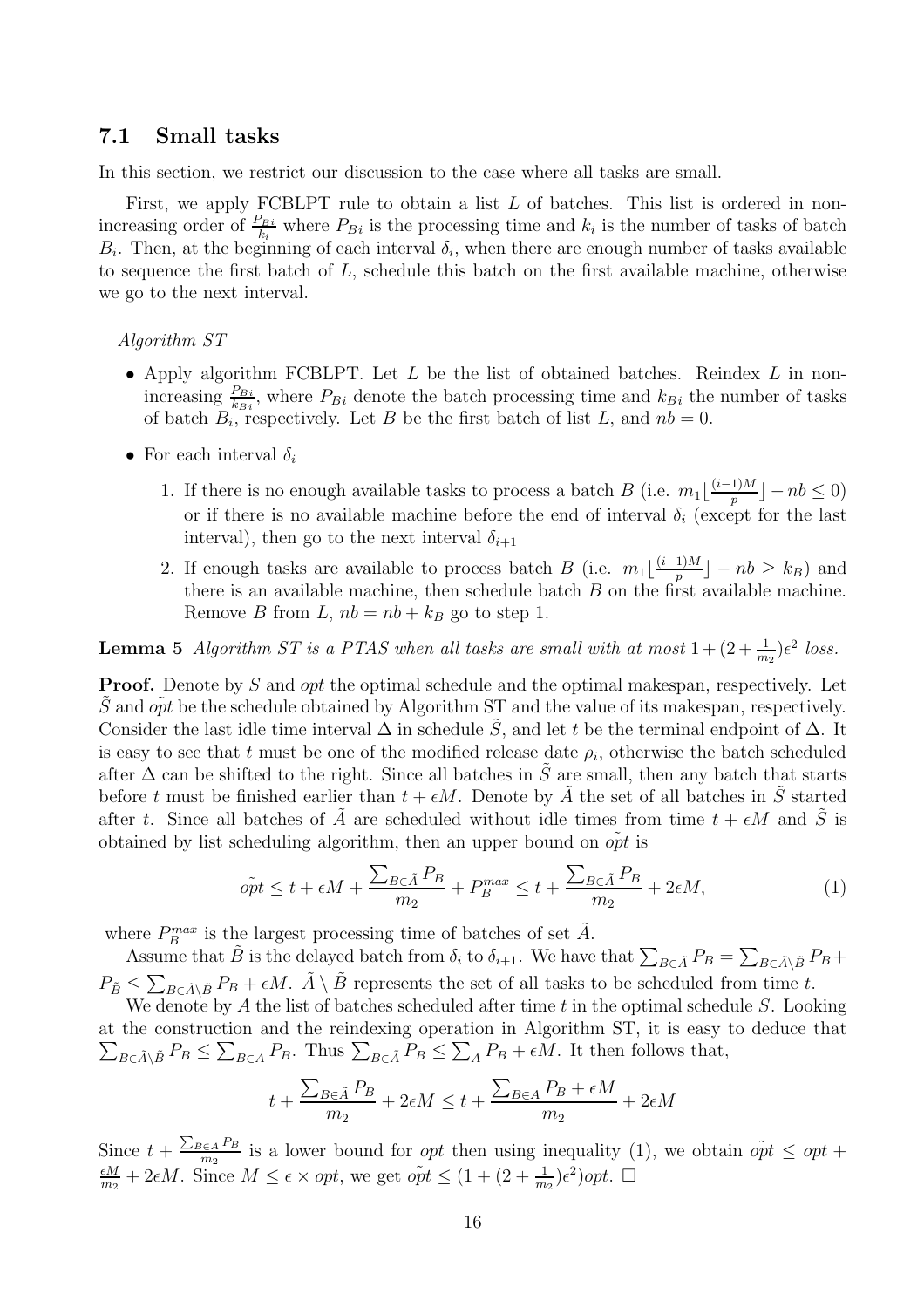#### 7.2 Large tasks

The scheduling of the large tasks is based on enumeration. In order to limit the number of feasible schedules, we use the technique of [1] to get a number of distinct processing times independent of number of tasks. We round the initial endpoint of all interval processing times by multiplying every initial endpoint by  $(1 + \epsilon)$ . Next, we decrease it to the lower integer power of  $(1 + \epsilon)$ . The following lemma is due to Afrati et al. [1].

**Lemma 6** With  $(1+\epsilon)$  loss, we assume that all initial endpoint of interval processing times of large tasks are integer powers of  $(1 + \epsilon)$ .

This lemma ensures that the number of distinct processing times can be bounded by a constant number.

Lemma 7 The number of distinct initial endpoint of processing times of large tasks, v, is bounded by  $\lfloor log_{1+\epsilon}(1/\epsilon) + 1 \rfloor$ .

**Proof.** Let j be the shortest large task, we have  $a_j \geq \epsilon M \geq \epsilon^2 a_{max}$ . From lemma 6, we may assume that  $a_j = (1 + \epsilon)^x$  and  $a_{max} \geq (1 + \epsilon)^{x+v-1}$  for some integer x. It follows that  $a_j = (1+\epsilon)^x \geqslant \epsilon^2 (1+\epsilon)^{v-1} (1+\epsilon)^x$ . Hence  $v \leq \lfloor 1 + \log_{1+\epsilon} (1/\epsilon^2) \rfloor$ .  $\Box$ 

Let  $\overline{a}_1 < \overline{a}_2 < \ldots < \overline{a}_v$  be the v distinct processing times of large tasks. We keep the compatibility relations between tasks. We use the concept of machine configurations and execution profiles, introduced by Hall and Shmoys [11].

Let  $\sigma$  be a feasible schedule. We delete from  $\sigma$  all tasks and small batches, and retain only empty large batches, which are represented by their processing times. For each machine, we call machine configuration, with respect of  $\sigma$ , the pair  $(\lambda, \mu)$  with  $\lambda = (\lambda_1, \dots, \lambda_{\frac{1}{\epsilon}+1})$  and  $\mu = (\mu_{1,1}, \ldots, \mu_{1,v}, \mu_{2,1}, \ldots, \mu_{2,v}, \mu_{\frac{1}{\epsilon}+1,1}, \ldots, \mu_{\frac{1}{\epsilon}+1,v})$  such that  $\lambda_i$  is the total number of large batches started on that machine in interval  $\delta_i$ , and  $\mu_{i,j}$ ,  $i = 1, \ldots, \frac{1}{\epsilon} + 1$ ,  $j = 1, \ldots, v$  is the number of empty large batches started in  $\delta_i$  with processing time  $\overline{a}_j$ , thus  $\sum_{i=1}^v \mu_{i,j} = \lambda_i$ ,  $i = 1, \ldots, \frac{1}{\epsilon} + 1$ . Since the length of each interval  $\delta_i$ ,  $i = 1, \ldots, \frac{1}{\epsilon}$  $\frac{1}{\epsilon}$ , is M, except for  $\delta_{\frac{1}{\epsilon}+1}$  which has length of  $\frac{2}{\epsilon}M$ , and each large batch has processing times greater than  $\epsilon M$ , then each  $\delta_{i}$ ,  $i = 1, \ldots, \frac{1}{\epsilon}$ <sup>1</sup>/<sub> $\epsilon$ </sub> contains at most  $\frac{1}{\epsilon}$  large batches and the last interval  $\delta_{\frac{1}{\epsilon}+1}$  contains at most  $\frac{2}{\epsilon}$ large batches. On the other hand, from Lemma 7, processing times of empty large batches are chosen from v values with  $v \leq \lfloor 1 + \log_{1+\epsilon}(1/\epsilon^2) \rfloor$ . Then, when  $\delta_i$  contains w large batches, the number of possibilities for each interval  $\delta_i$  is at most  $v^w$  configurations. Hence, when w takes all values from zero to  $\frac{1}{\epsilon}$ , the total number of configurations of vector  $\mu_i = (\mu_{i,1}, \ldots, \mu_{i,v})$  is equal to  $1+v+\ldots+v^{1/\epsilon}$ , and the number of machine configuration to consider for all intervals  $\delta_i$  can be bounded by  $(1+v+\ldots+v^{1/\epsilon})^{1/\epsilon} \times (1+v+\ldots+v^{2/\epsilon^2}) < 2^{1/\epsilon} \times v^{3/\epsilon}$ , which is independent of n. Thus, for a given schedule, we define an *execution profile* as a tuple  $(m_1, \ldots, m_{\psi})$ , where  $m_i$  is the number of machines with the configuration i for that schedule. Therefore, we may only consider  $(m+1)^{\psi}$  execution profile.

#### 7.3 A PTAS for  $PB(\overline{r})$

In this section we merge the two types of tasks in the same schedule to produce a polynomial approximation scheme for the  $P(\overline{r})$ .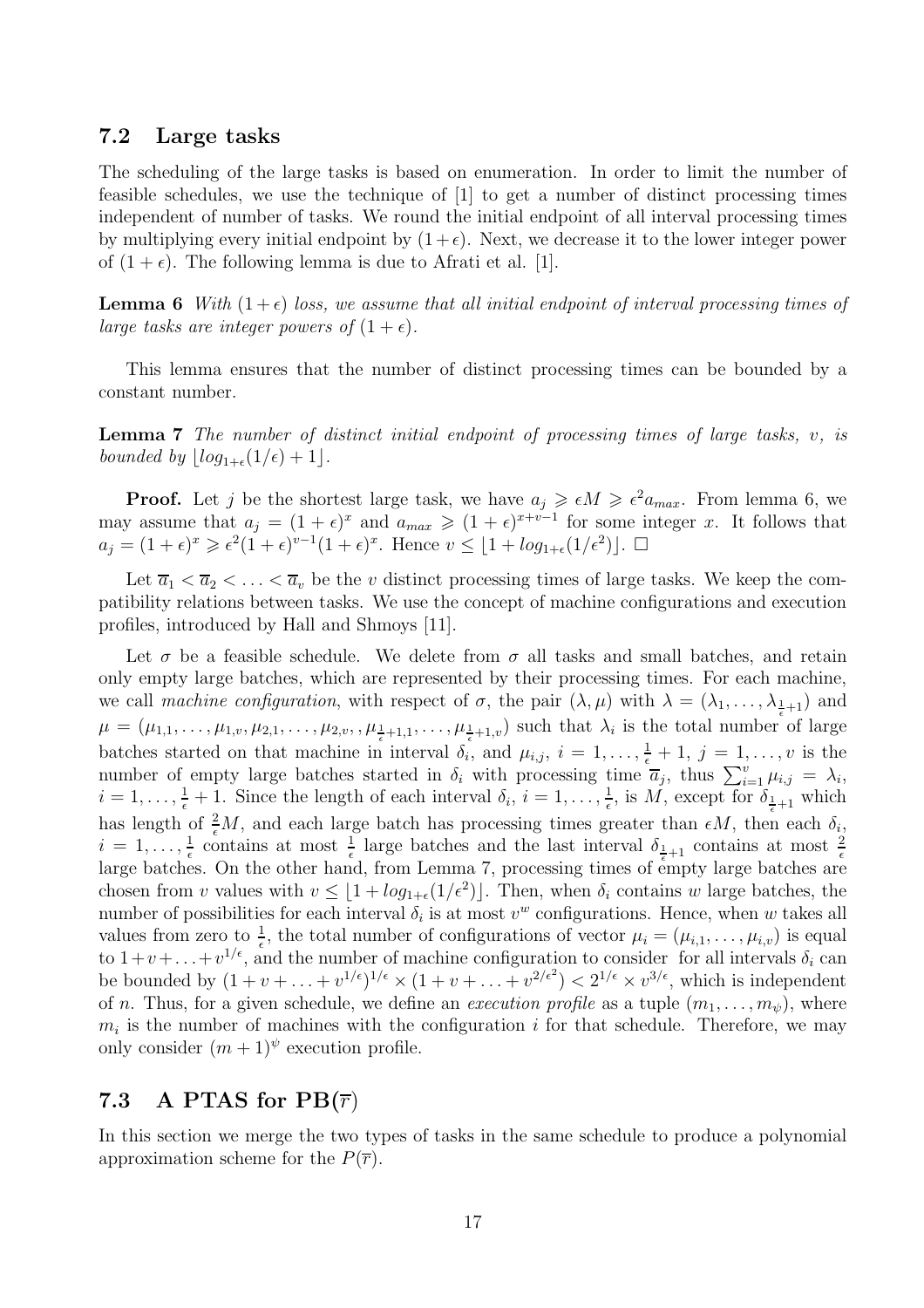The main idea of PTAS Algorithm is as follows : given an execution profile  $\sigma$  and feasible assignement of large tasks to this profile, the objective is to schedule small tasks in intervals  $\delta_i$  $(i = 1, \ldots, \frac{1}{\epsilon} + 1)$  each time it is possible, i.e. there are enough number of available tasks at each begining interval  $\delta_i$  and there is an idle time on machines in interval  $\delta_i$ . When a scheduling of a small batch in an interval idle time  $\delta_i$  crosses the interval  $\delta_{i+1}$ , i.e. a small batch starts its execution in the interval  $\delta_i$  and completed in interval  $\delta_{i+1}$ , we can strech the end of the interval  $\delta_i$  to make an extra space with length  $\epsilon M$  for a small batch such that it need not cross the interval. Since there are at most  $\frac{1}{\epsilon}$  intervals streched, then the following lemma.

**Lemma 8** (Afrati et al. [1]) With  $(1+\epsilon)$  loss, we restrict our attention to schedules in which no small batch crosses an interval.

From Lemma 3, we know that among the large batches started in the same interval, only one large batch may contain small tasks. Since all these small tasks are compatible between each other, we can stretch each interval to make an extra space of length  $\epsilon \times M$  to schedule the small tasks in the same small batch. Since there are  $(\frac{1}{\epsilon} + 1)$  intervals, we obtain the following lemma.

**Lemma 9** With  $(1 + \epsilon + \epsilon^2)$  loss, we assume that no small tasks is included in a large batch.

Now we are ready to present the complete algorithm.

Algorithm LT-ST

- Get all possible execution profiles as mentioned in Section 7.2
- For each execution profile, set  $nb = 0$ 
	- 1. Assign a configuration for each machine according to the profile. If it is not possible, delete the profile.
	- 2. For each machine and each interval, start the empty large batches specified by the execution profil as soon as possible in non-increasing processing times order. If some batch needs to be delayed to start in one of the next interval, then delete this profile.
	- 3. For each interval, fill the empty large batches started in this interval in the order of non-increasing batch processing times such that each of them consists of b (or as many as possible) compatible tasks that have greater initial endpoints and no more than the processing time of the batch. If one of the batches remains empty, than delete the profile. Otherwise, add to *nb*, the number of sequenced tasks, and update the rest of available tasks to be scheduled in this interval, i.e.  $l_{\delta_i} = m_1 \cdot [(i 1)M/p|-nb.$
	- 4. Run algorithm ST to schedule small tasks in the spaces left by the large batches.
- Select the feasible schedule with the smallest makespan.

**Theorem 8** Algorithm LT-ST is a PTAS for problem  $PB(\overline{r})$ .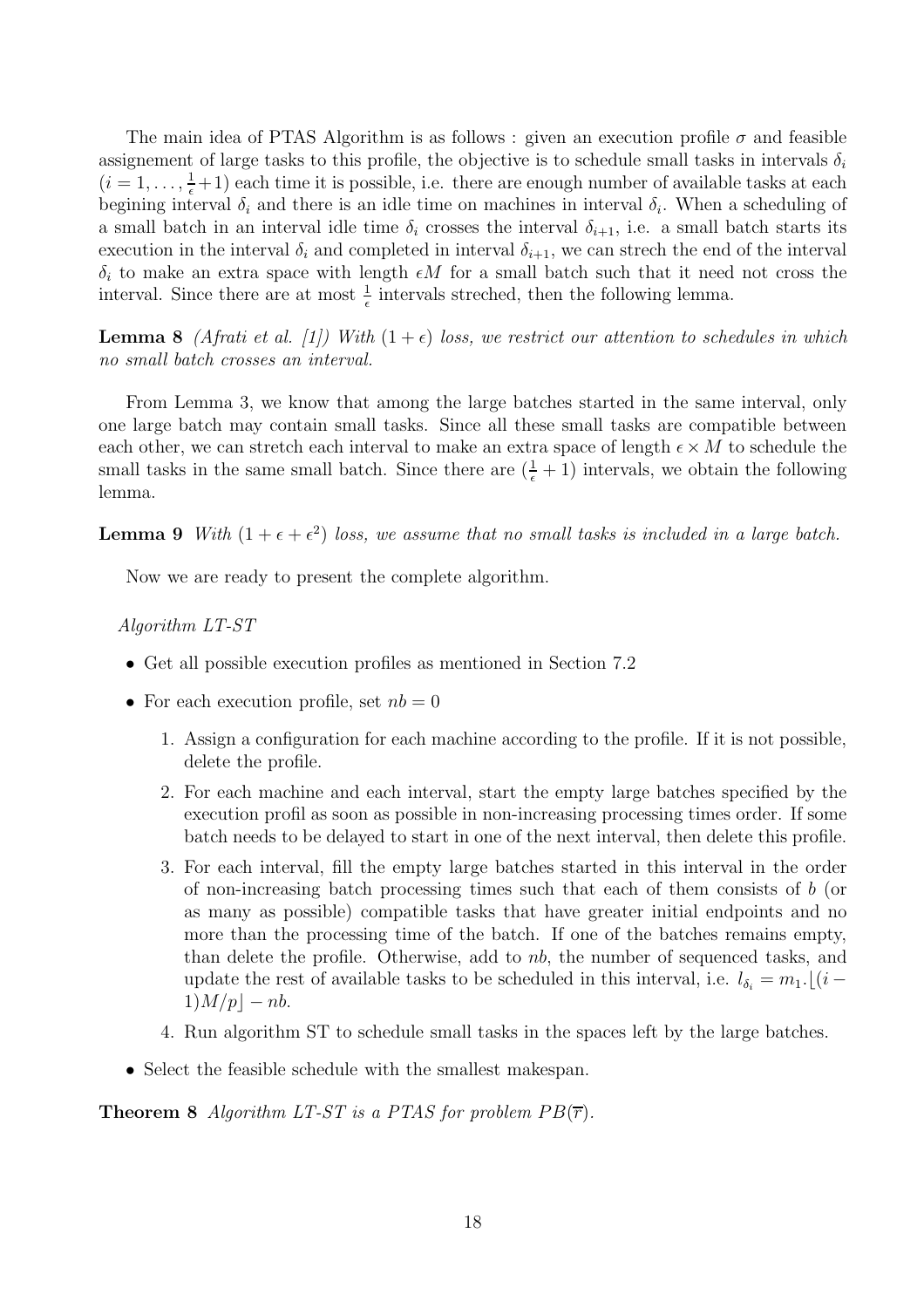**Proof.** Since an optimum schedule is associated with one of the  $(m+1)^{\psi}$  execution profiles and all execution profiles are explored, then a schedule obtained by Algorithm LT-ST approximates the optimal solution. Given an execution profile, Algorithm LT-ST generates an optimal schedule of large tasks for this profile. Invoking Algorithm ST yields at most  $1 + (2 + \frac{1}{m_2})\epsilon^2$  loss. Combining Lemmas 2, 5, 7 and 8, and taking the smallest one among the feasible schedules produced, Algorithm LT-ST generates an  $(1+4\epsilon+(3+\frac{1}{m_2})\epsilon^2)$  loss, and its time complexity is  $O(nlog n + n \times (m+1)^{\psi})$ .

# 8 Conclusion

In this paper we have considered a new application of two-stage hybrid flowshop problem that involves classical and batching machines. The batching machine can process several tasks per batch with the additional feature that the tasks of the same batch have to be compatible. A compatibility relation is defined between each pair of tasks. We have considered the makespan criterion. Since minimizing the makespan is NP-hard, we have presented three heuristics and their worst-case analysis. We have also considered two particular cases, namely, one discrete machine at the first stage and one batching machine at the second stage. When the processing times of the tasks are constant at the first stage, we have propossed a polynomial time approximation scheme.

## References

- [1] F. Afrati, E. Bampis, C. Chekuri, D. Kargerr, C. Kenyon, S. Khana., I. Milis, M. Queyranne, M. Skutella, C. Stein, and M. Sviridenko. Approximation schemes for minimizing average weighted completion time with release dates. In Proceeding of the 40th Annual IEEE Synposium on Foundations of Computer Science, pages 32–43, 1999.
- [2] H. Allaoui and A. Artiba. Scheduling two-stage hybrid flow shop with availability constraints. Computers & Operations Research, (33):1399–1419, 2006.
- [3] M. Boudhar and Finke G. Scheduling on a batch machine with job compatibility. Belgian Journal of Operations Research, Statistics and Computer Science., 40:69–80, 2000.
- [4] P. Brucker, A. Gladky.and J.A. Hoogeveen, M.Y. Kovalyov, C.N. Potts, T. Tautenhahn, and S.L. Van de Velde. Scheduling a batch processing machine. Journal of Scheduling, (1):31–54, 1998.
- [5] X. Deng, H. Feng, G. Li, and B. Shi. A ptas for semiconductor burn-in scheduling. Journal of Combinatorial Optimization, (9):5–17, 2005.
- [6] G. Finke, V. Jost, M. Queyranne, and A. Sebo. Batch processing with interval graph compatibilities between tasks. Discrete Applied Mathematics, In press, 2007.
- [7] R. L. Graham. Bounds on multiprocessor timing anomalies. SIAM J. appl. Math., 17:416– 429, 1969.
- [8] R.L. Graham, E.L. Lawler, J.K. Lenstra, and A.H.G. Rimooy Kan. Optimization and approximation in deterministic sequencing and scheduling : a survey. Annals of Discrete Mathematics, (5):287–326, 1979.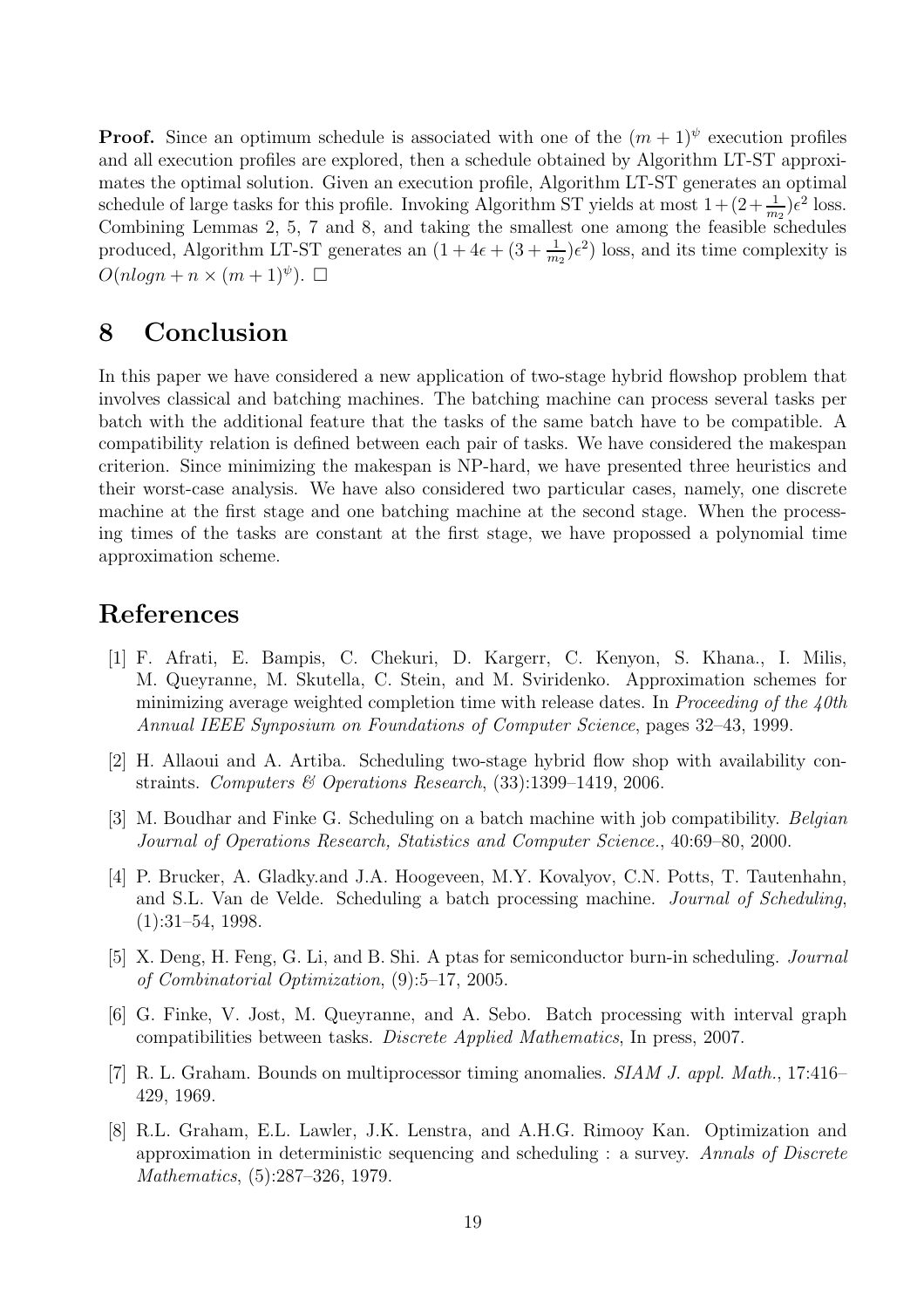- [9] A. Guinet, M.M. Solomon, P.K. Kedia, and A. Dussauchoy. A computational study of heuristics for two-stage flexible flowshop. *Int. J. Prod. Res.*,  $34(5):1399-1415$ , 1996.
- [10] J.N.D Gupta, K. Kruger, V. Lauff, F. Werner, and Y. N. Sotskov. Heuristics for hybrid flow shops with controllable processing times and assignable due dates. Computers  $\mathcal{C}$ Operations Research, 29(10):1417–1439, 2002.
- [11] L.A. Hall and D.B. Shmoys. Approximation schemes for constrained scheduling problems. In Proceedings of the 30th Annual IEEE Synposium on Foundations of Computer Science, pages 134–139, 1989.
- [12] M. Haouari and R. M'Hallah. Heuristic algorithms for the two-stage hybrid flowshop problem. Operations Research Letters, (21):43–53, 1997.
- [13] S. M. Johnson. Optimal two- and three-stage production schedules with setup times included. Naval Res. Logist. Quart., 1:61–68, 1954.
- [14] C-Y. Lee, R. Uzsoy, and L.A. Martin-Vega. Efficient algorithms for scheduling semiconductor burn-in operations. Operations Research, 40(4):764–775, July-August 1992.
- [15] C-Y. Lee and L. Vairaktarakis. Minimizing makespan in hybrid flowshop. Operations Research Letters, (16):149–158, 1994.
- [16] D. Li, G. Li, and S. Zhang. Minimizing makespan with release times on identical parallel batching machines. Discrete Applied Mathematics, (148):127–134, 2005.
- [17] B.M.T. Lin and T.C.E. Cheng. Batch scheduling in the no-wait two-machine flowshop to minimize the makespan. Computers & Operations Research, 28:613-624, 2001.
- [18] A. Oulamara and G. Finke. Flowshop problems with batch processing machines. International Journal of Mathematical Algorithms, 2:269–287, 2001.
- [19] A. Oulamara, G. Finke, and A. Kamgaing Kuiten. Flowshop scheduling problem with batching machine and task compatibilities. Computers & Operations Research, Accepted 2007.
- [20] A. Oulamara, M.Y. Kovalyov, and G. Finke. Scheduling a no-wait flowshop with unbounded batching machines. IIE Transactions on Scheduling and Logistics, 37, 8:685–696, 2005.
- [21] C.N. Potts and M.Y. Kovalyov. Scheduling with batching : a review. European journal of Operational Research, (120):228–249, 2000.
- [22] C.N. Potts, V.A. Strusevich, and T. Tautenhahn. Scheduling batches with simultaneous job processing for two-machine shop problems. Journal of Scheduling, 4:25–51, 2001.
- [23] C.N. Potts and L.N. Van Wassenhove. Integrating scheduling with batching and lotsizing : a review of algorithm and complexity. Journal of Operational Research Society, (43):395– 406, 1992.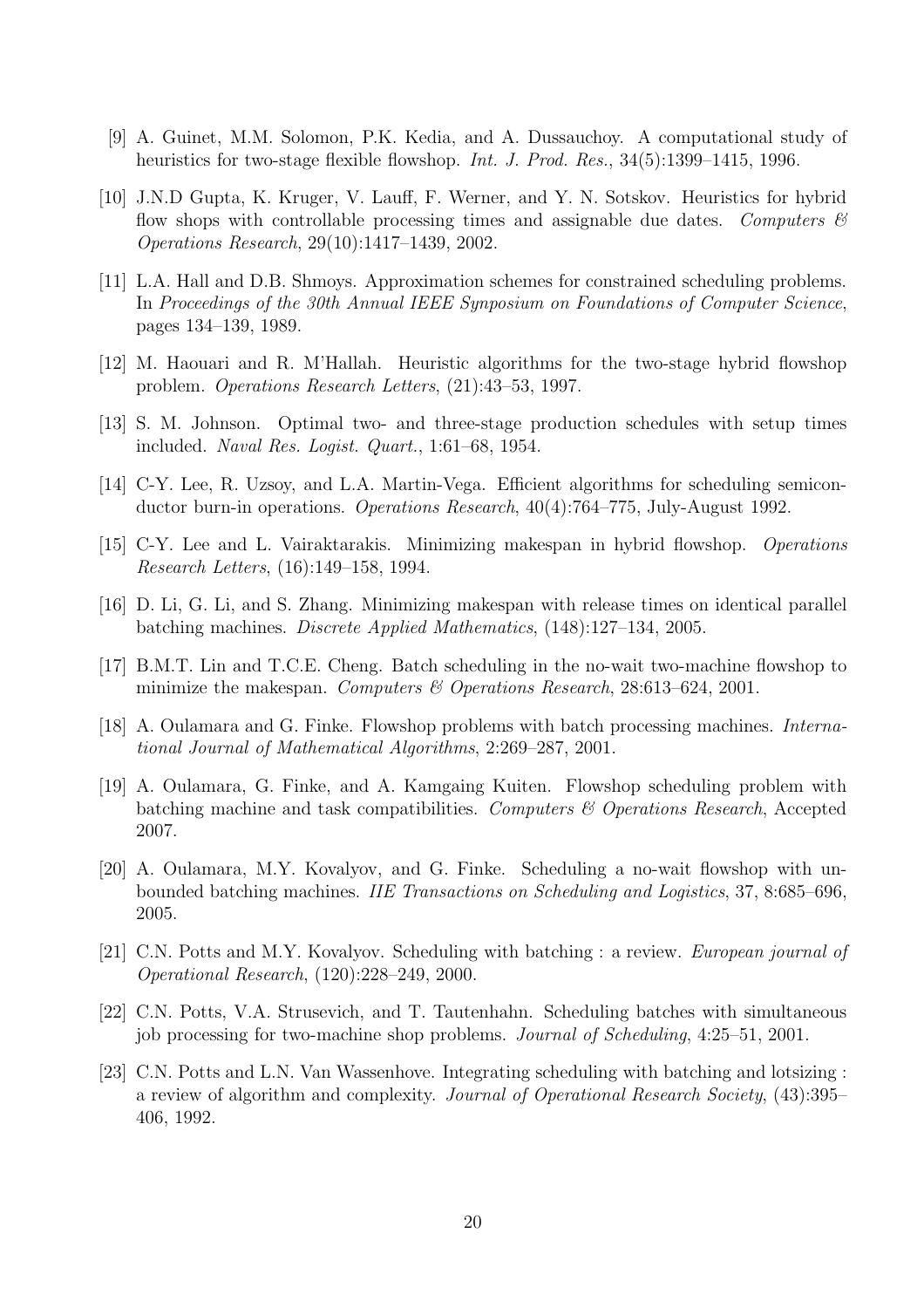

Figure 1: Graph compatibility between tasks.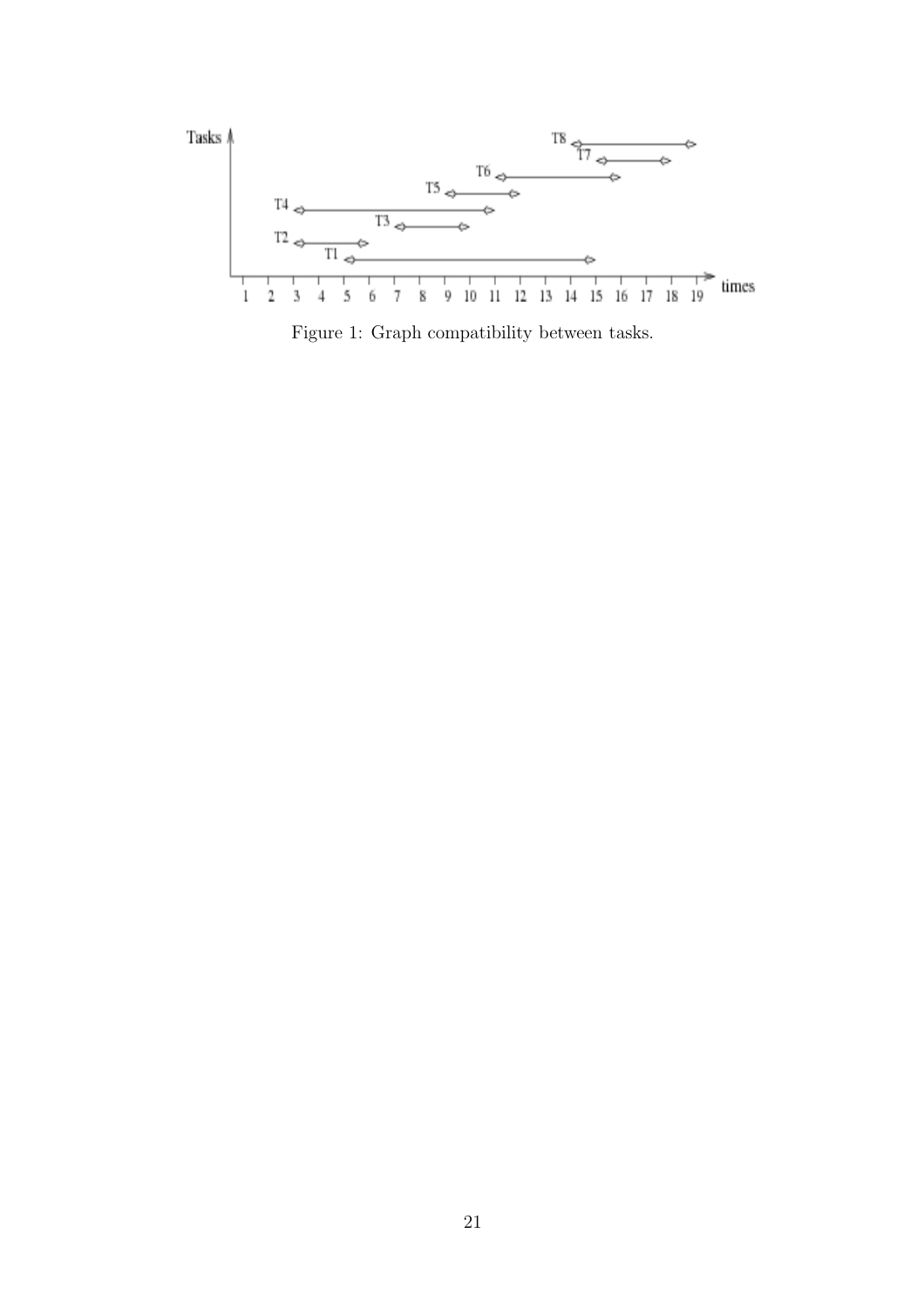

Figure 2: Feasible schedule  ${\cal S}$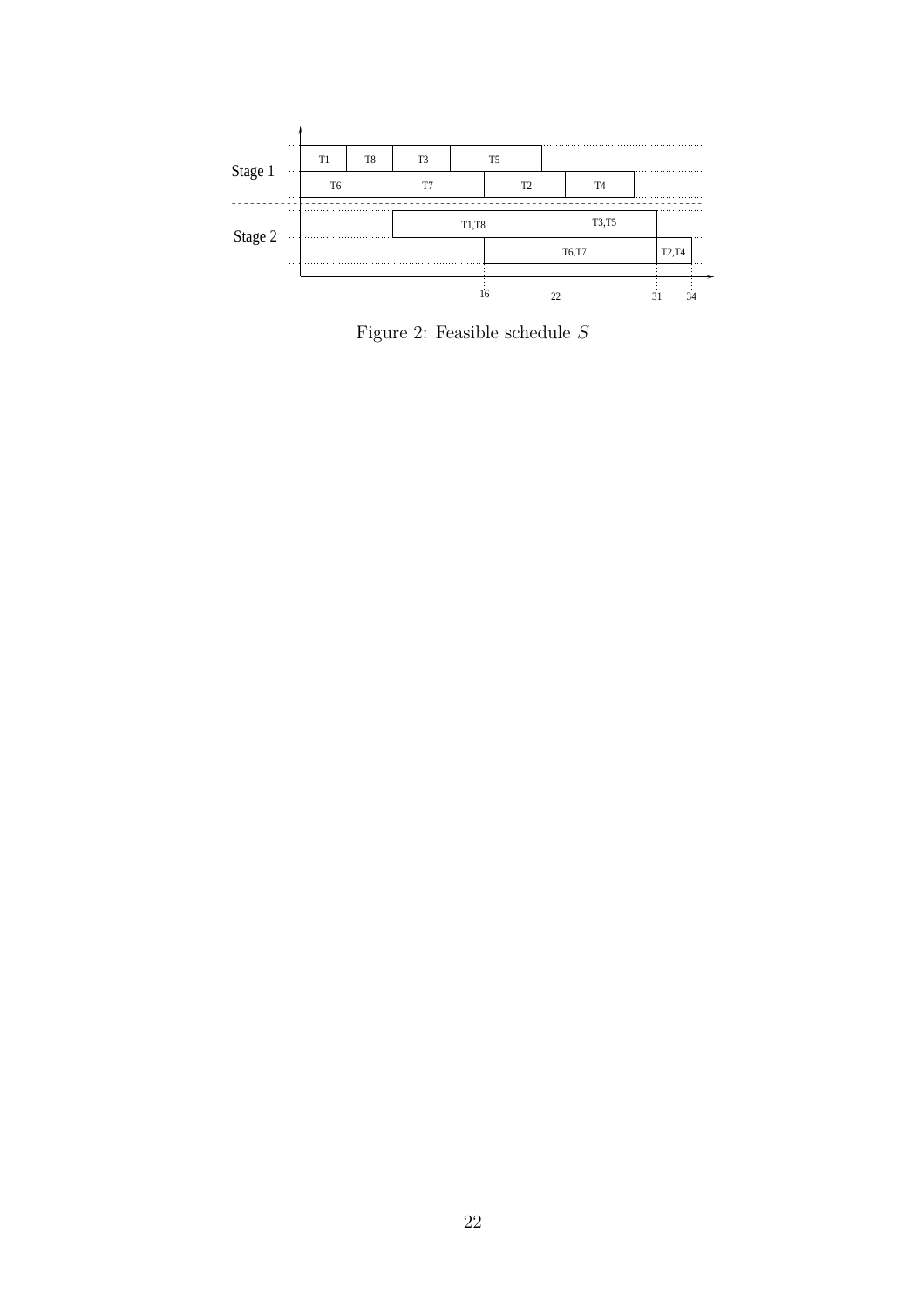

Figure 3: Schedule  $S_{{\cal H}_{LPT}}$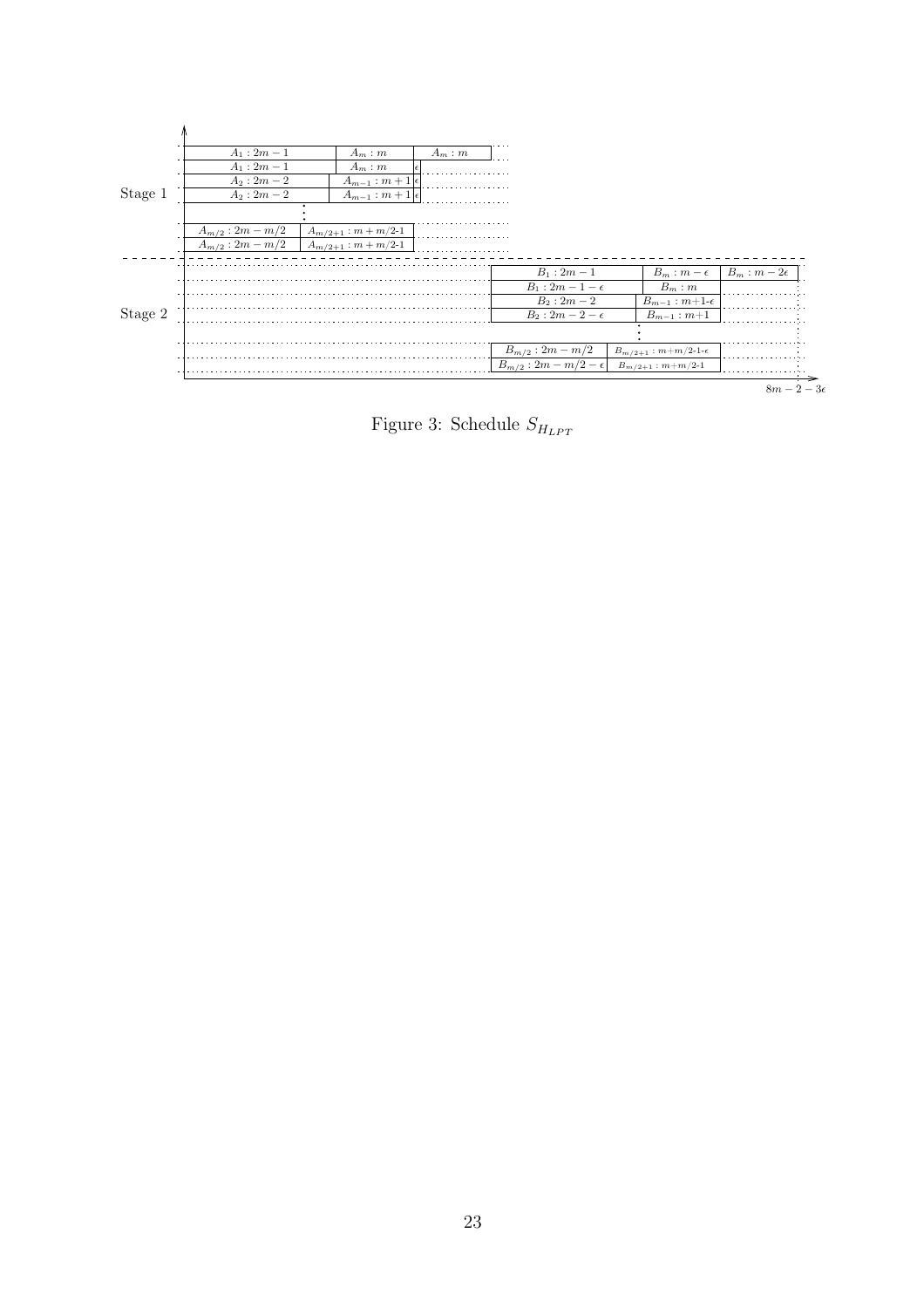

Figure 4: Optimal schedule S ∗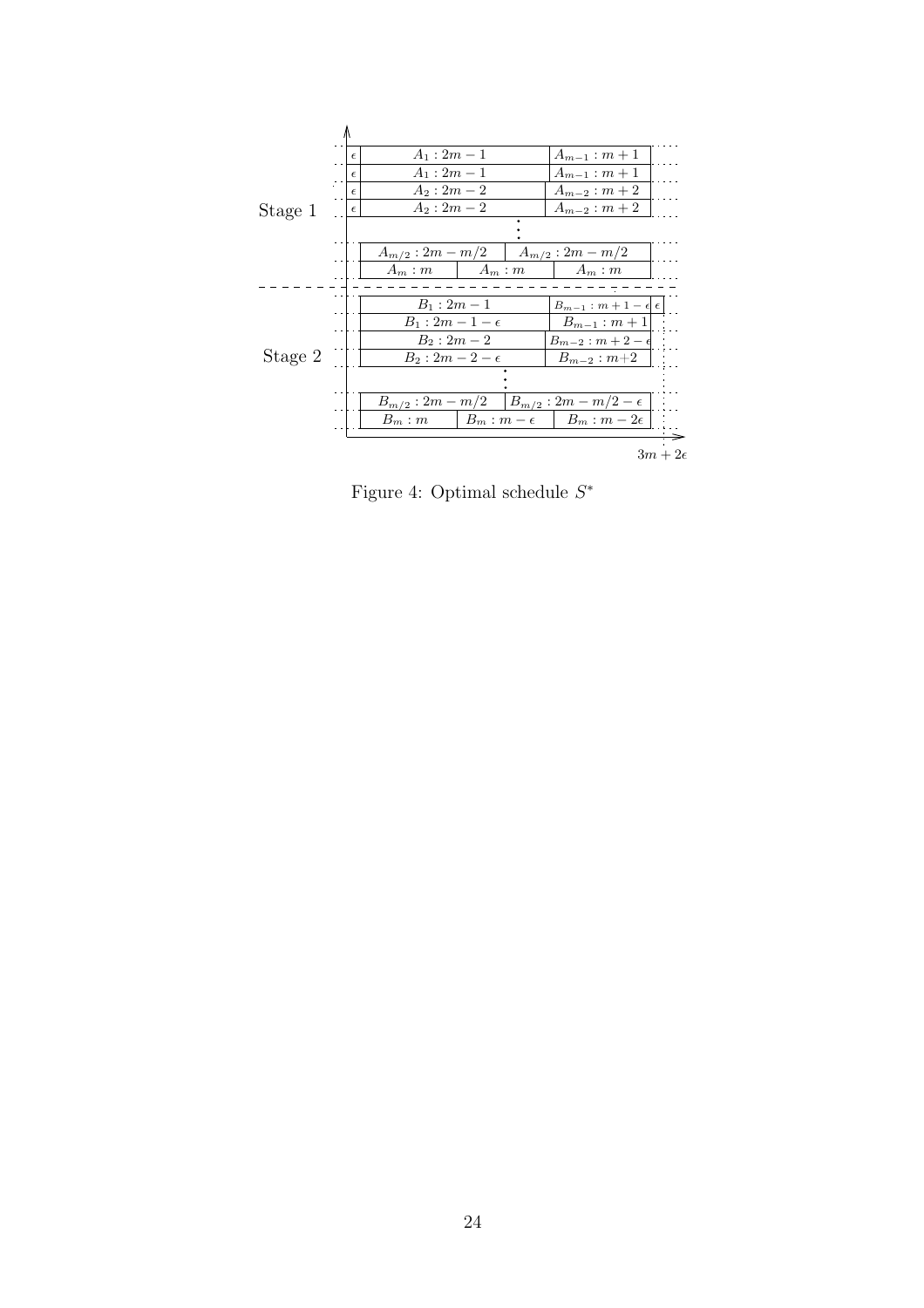

Figure 5: Schedule  $S_{\mathcal{H}_{LPT}}$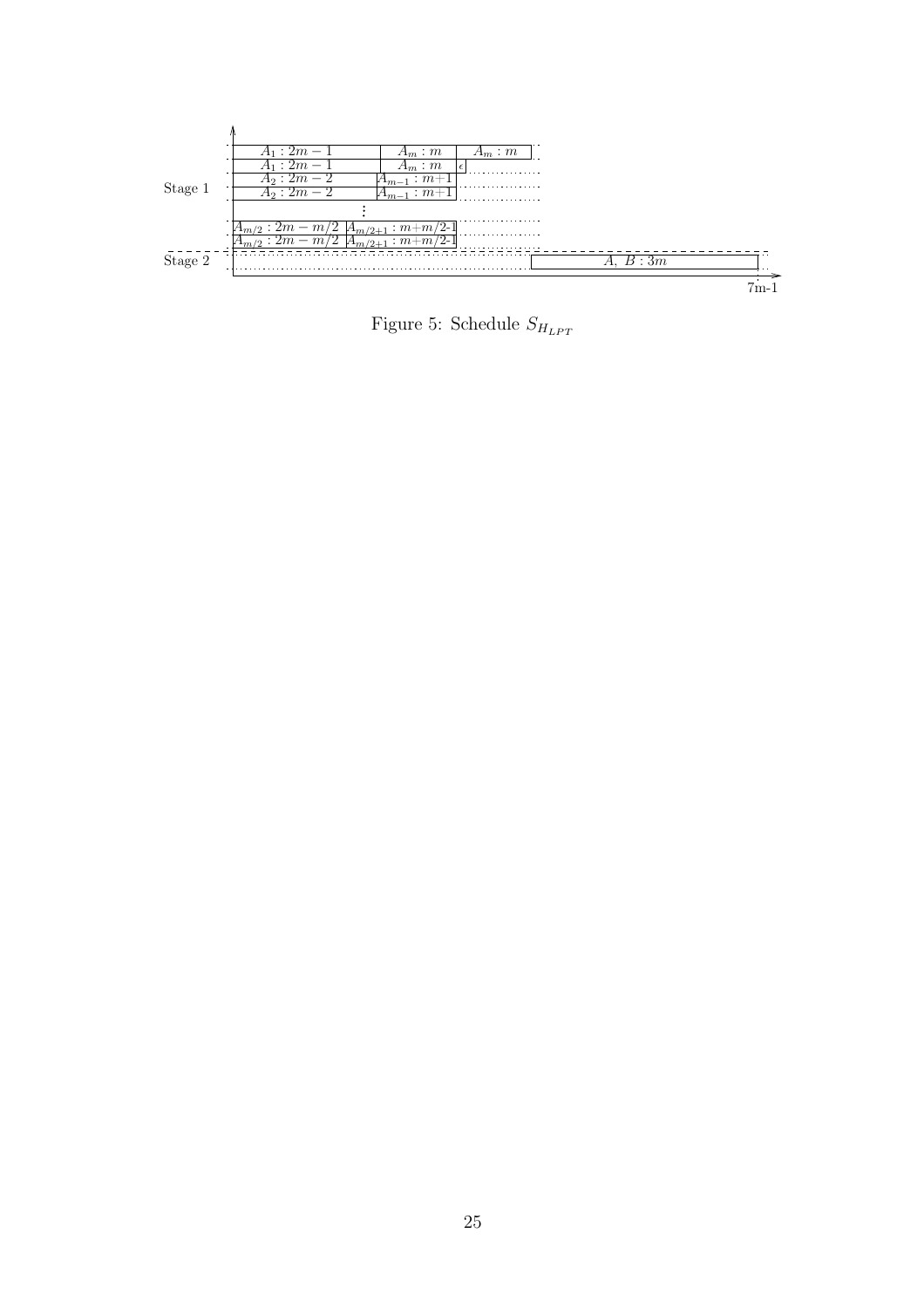

Figure 6: Optimal schedule S ∗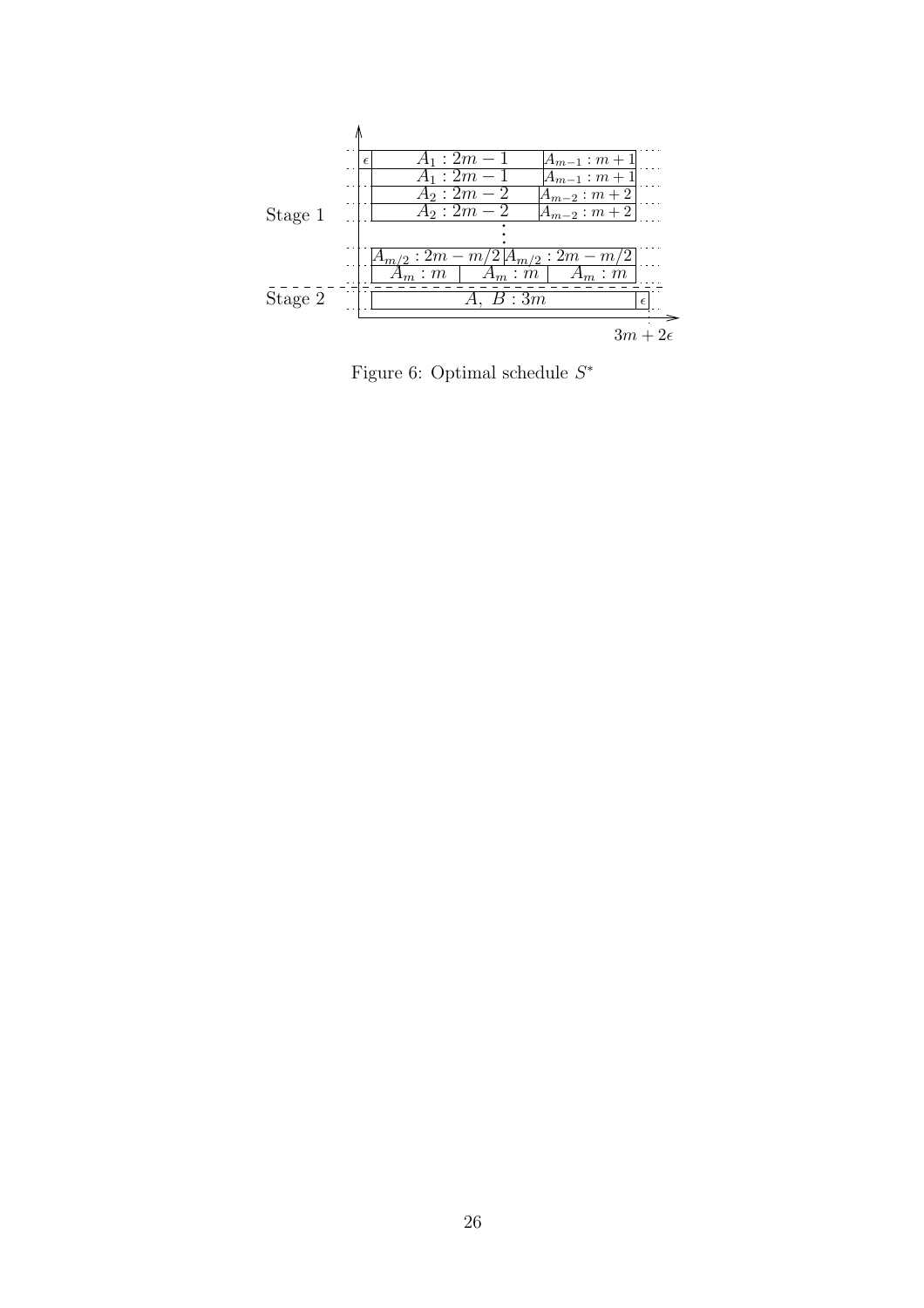

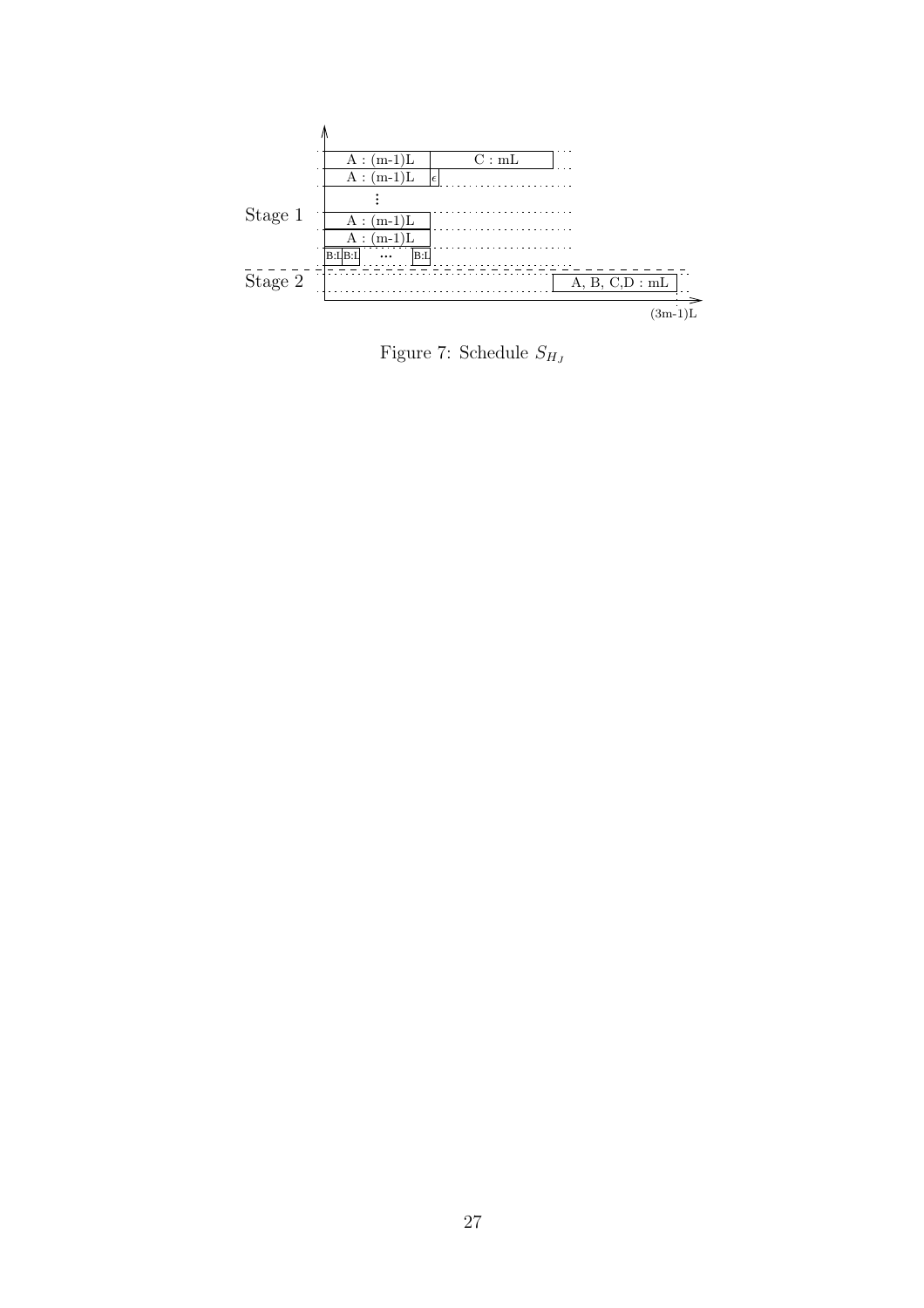

Figure 8: Optimal schedule S ∗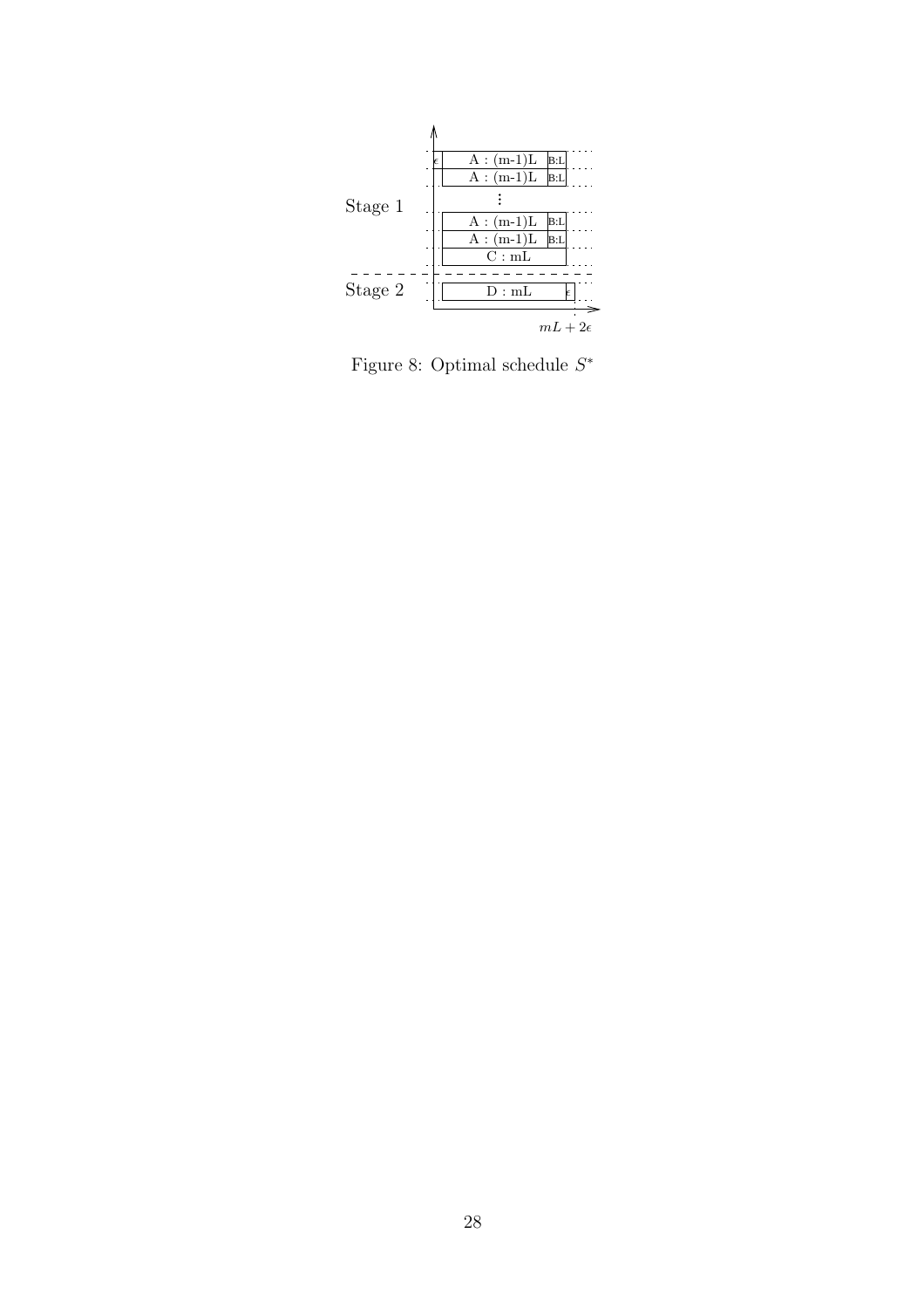

Figure 9: Schedule  $S_{\mathcal{H}_{LBPT}}$